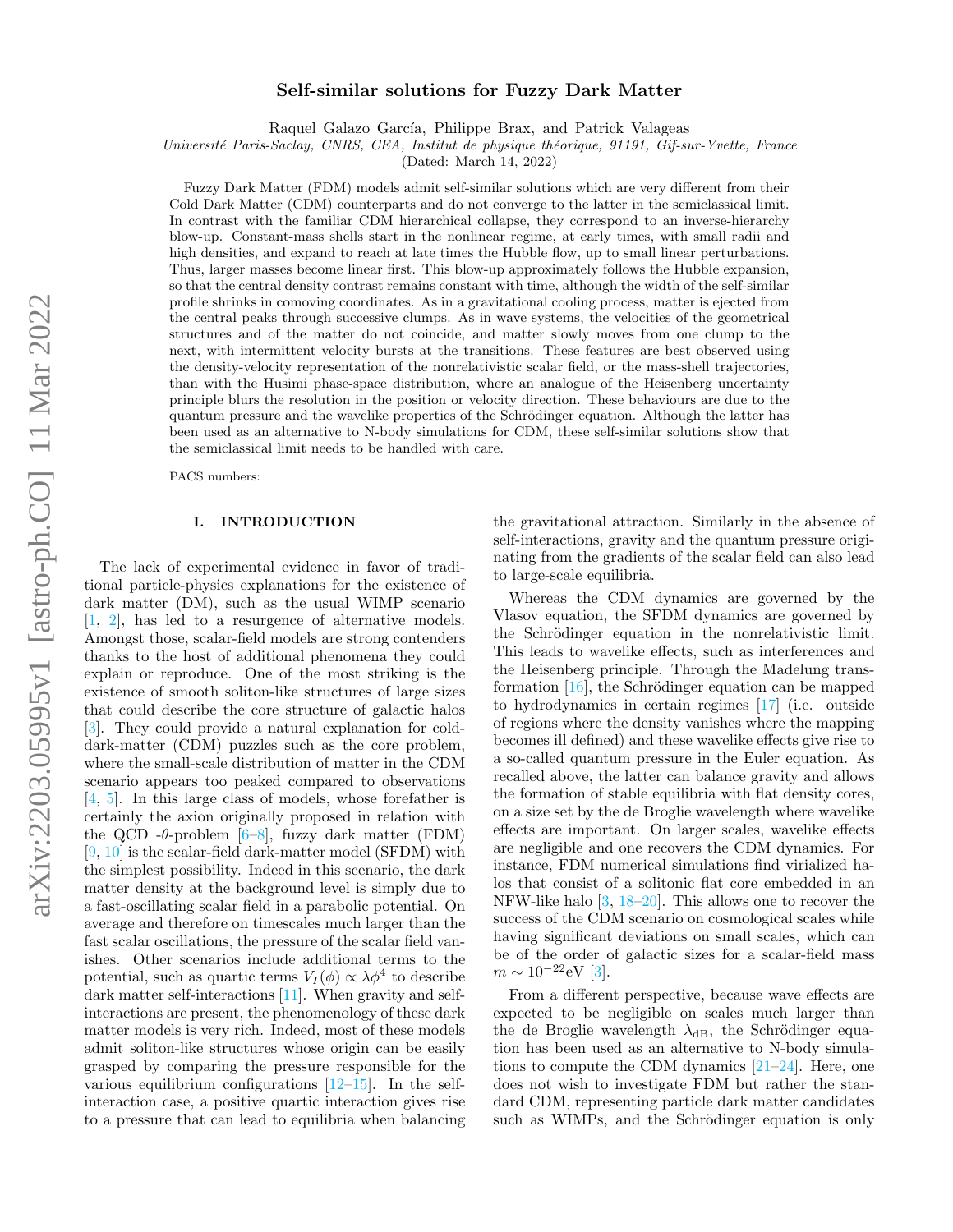considered as a mathematical device to approximate the Vlasov equation. The idea is that by moving from the sixdimensional phase-space distribution function  $f(\vec{r}, \vec{v})$  to the three-dimensional complex field  $\psi(\vec{r})$ , one may gain a significant computer time when simulating the evolution of CDM structures. As a result  $\lambda_{dB}$  sets a small-scale resolution cutoff, which is not physical and simply needs to be taken much smaller than the scale L of interest, like the smoothing scale of a standard N-body simulation. In other words, one is interested in the semiclassical limit  $\epsilon \to 0$ , where  $\epsilon \sim \lambda_{\rm dB}/L \propto 1/m$ .

Both from the points of view of FDM scenarios and of the Schrödinger equation as a proxy for the Vlasov equation, it is interesting to compare the CDM and FDM dynamics. As recalled above, numerical simulations have shown that the cosmic webs are similar while virialized halos show a flat solitonic core inside an NFW envelope. In this paper, we extend the analytical description of FDM solutions beyond the realm of static solitons by investigating self-similar solutions. This allows us to obtain dynamical configurations embedded in the expanding cosmological background and to compare them with the well-known CDM self-similar solutions.

In the CDM scenario, the self-similar solutions display a well-known hierarchical collapse [\[25–](#page-20-3)[27\]](#page-20-4). Starting at early times with small linear density perturbations on top of the homogeneous background, with an amplitude that decays as a power law at large radii, larger mass shells turn around and collapse as time goes on. For sufficiently steep initial profiles (or stiff equation of state in the case of a collisional gas), the inner core stabilizes in physical coordinate r. This leads to the building of a virialized halo, with a power-law density profile in the inner nonlinear region, that grows in mass and radius with time as more distant shells separate from the Hubble flow and collapse. We will find that the FDM self-similar solutions are completely different and display instead an inverse-hierarchy blow-up. The system is now nonlinear at early times and becomes linear at late times, although it does not converge to the usual linear theory; larger masses become linear earlier. The ejection of matter, due to the wavelike effects associated to the quantum pressure, is reminiscent of gravitational cooling [\[28,](#page-20-5) [29\]](#page-20-6), where energy is evacuated from the inner core even in the absence of dissipation. This also implies that the CDM self-similar solutions are not the semiclassical limit of these FDM self-similar solutions.

The paper is arranged as follows. In Sec. [II,](#page-1-0) we describe the dynamics of fuzzy dark matter, its equations of motion and the semiclassical limit. In Sec. [III,](#page-4-0) we present the static solitons and we derive the critical exponents that characterize self-similar solutions. In Sec. [IV,](#page-5-0) we study spherical cosmological self-similar solutions, which converge to the background universe at large radii. We obtain their large-density asymptotic shape in Sec. [V.](#page-17-0) Finally, in Sec. [VI](#page-18-0) we compare with the CDM self-similar solutions, we discuss the semiclassical limit and conclude.

# <span id="page-1-0"></span>II. EQUATIONS OF MOTION

### A. Fuzzy dark matter action

The action of Fuzzy Dark Matter is that of a classical scalar field  $\phi$  with minimal coupling to gravity and no self-interactions [\[10\]](#page-19-8),

$$
S = \int d^4x \sqrt{-g} \left[ -\frac{1}{2} g^{\mu\nu} \partial_\mu \phi \partial_\nu \phi - \frac{m^2}{2} \phi^2 \right]. \tag{1}
$$

In the nonrelativistic regime, relevant for large-scale structure formation, it is useful to introduce a complex scalar field  $\psi$  by [\[9,](#page-19-7) [10\]](#page-19-8),

$$
\phi = \frac{1}{\sqrt{2m}} \left( \psi \exp^{-imt} + \psi^* \exp^{imt} \right). \tag{2}
$$

This allows us to separate the fast oscillations at frequency m from the slower dynamics described by  $\psi$  that follow the evolution of the density field and of the gravitational potential. Using  $\psi \ll m\psi$  and  $\nabla \psi \ll m\psi$ , the Klein-Gordon equation for  $\phi$  leads to the Schrödinger equation for  $\psi$ ,

<span id="page-1-3"></span>
$$
i\frac{\partial \psi}{\partial t} = -\frac{1}{2m}\nabla^2 \psi + m\Phi_N \psi,
$$
 (3)

where  $\Phi_N$  is the gravitational potential, given by the Poisson equation

<span id="page-1-4"></span>
$$
\nabla^2 \Phi_{\rm N} = 4\pi \mathcal{G}_{\rm N}\rho, \quad \rho = m\psi \psi^*, \tag{4}
$$

where  $\rho$  is the FDM density.

An interesting feature of this Schrödinger-Poisson (SP) system is that it is invariant under the scaling law [\[30\]](#page-20-7)

<span id="page-1-2"></span>
$$
\{t, \vec{r}, \Phi_N, \psi, \rho\} \to \left\{\lambda^{-2}t, \lambda^{-1}\vec{r}, \lambda^2\Phi_N, \lambda^2\psi, \lambda^4\rho\right\}.
$$
 (5)

This means that once we have obtained an equilibrium or a dynamical solution, a complete family of solutions can be derived through this scaling transformation.

#### B. Semiclassical limit

It is often convenient to use dimensionless coordinates suited to the system under study. Having in mind galactic cores or astrophysical objects, such as FDM halos, let us consider a system of typical length L, timescale T and velocity  $V = L/T$ . For systems dominated by gravity and not far from equilibrium, the virial theorem implies that the gravitational potential is of the order of  $V^2$ . Then, using the rescalings

<span id="page-1-1"></span>
$$
t = T\tilde{t}, \quad \vec{r} = L\tilde{\vec{r}}, \quad \rho = \frac{\tilde{\rho}}{\mathcal{G}_{\rm N}T^2}, \quad \Phi_{\rm N} = (L/T)^2 \tilde{\Phi}_{\rm N},
$$

$$
\psi = \frac{\tilde{\psi}}{\sqrt{\mathcal{G}_{\rm N}m}}.
$$
(6)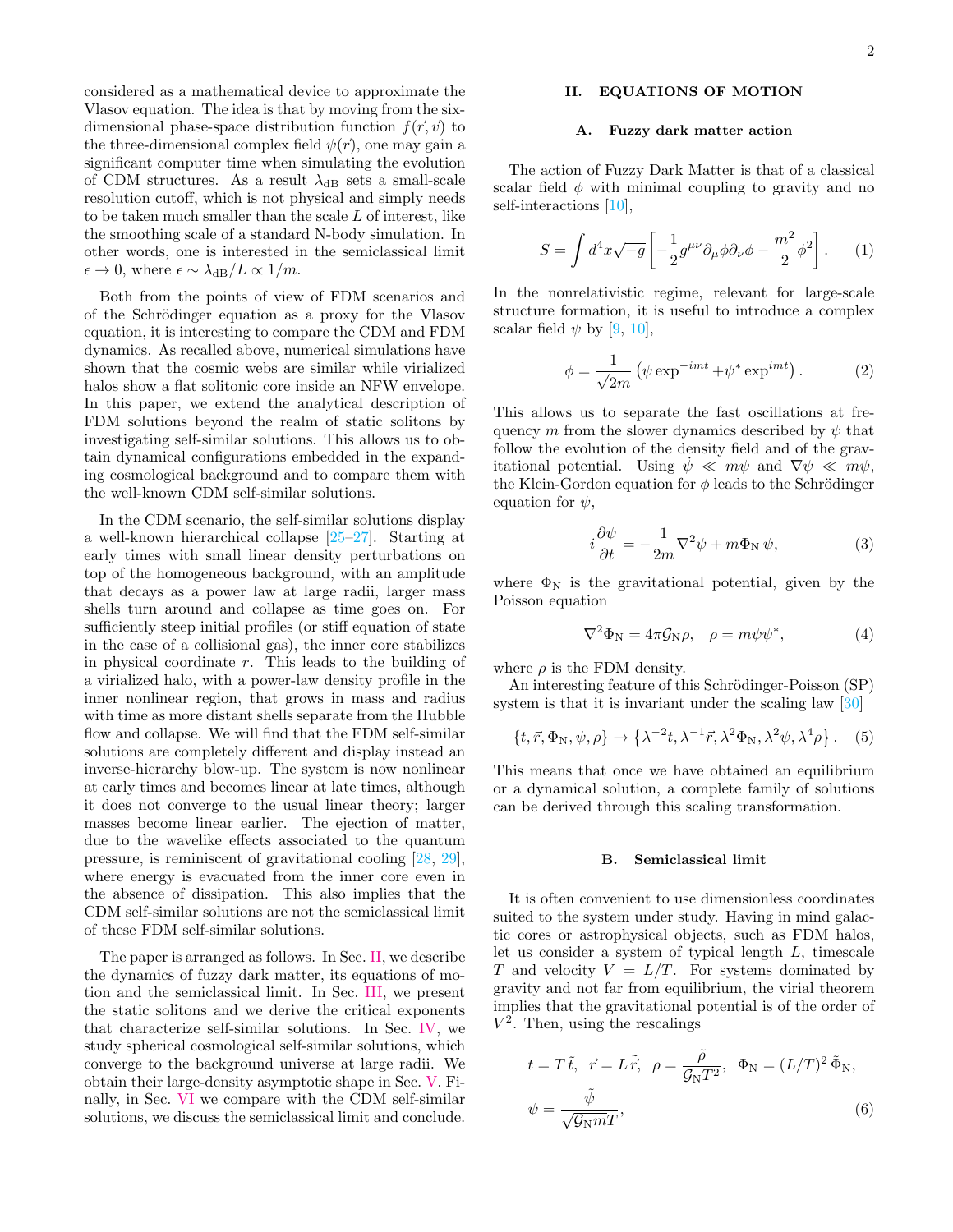we obtain for the dimensionless variables denoted with a tilde sign the Schrödinger-Poisson (SP) system

<span id="page-2-0"></span>
$$
i\epsilon \frac{\partial \tilde{\psi}}{\partial \tilde{t}} = -\frac{\epsilon^2}{2} \tilde{\nabla}^2 \tilde{\psi} + \tilde{\Phi}_N \tilde{\psi},\tag{7}
$$

$$
\tilde{\nabla}^2 \tilde{\Phi}_N = 4\pi \tilde{\rho}, \quad \tilde{\rho} = \tilde{\psi}\tilde{\psi}^*, \tag{8}
$$

where  $\epsilon$  is given by

$$
\epsilon = \frac{T}{mL^2}.\tag{9}
$$

Comparing with the de Broglie wavelength  $\lambda_{dB}$  =  $2\pi/(mV)$ , we have

$$
\epsilon \sim \frac{\lambda_{\text{dB}}}{L}.\tag{10}
$$

Thus,  $\epsilon$ , which appears in the dimensionless Schrödinger equation  $(7)$  as  $\hbar$  in quantum mechanics, corresponds to the ratio between the de Broglie wavelength  $\lambda_{dB}$  and the size of the system. FDM can alleviate tensions of the ΛCDM scenario with observations on galactic scales by building DM cores (solitons) of radius  $\lambda_{dB}$ , where the wavelike behavior is important. On larger scales the system behaves like a collection of particles and numerical simulations show that the core is embedded in an NFWlike halo, as in the standard CDM scenario [\[3,](#page-19-2) [18–](#page-19-14)[20\]](#page-20-0). Requiring that  $\lambda_{dB}$  should be of the order of the galactic scales sets the scalar field mass to be of the order of  $10^{-22}$  eV [\[3\]](#page-19-2). This corresponds to  $\epsilon \sim 1$ , as the wavelike effects are important on the scales of interest.

In the following, we work with the dimensionless variables [\(6\)](#page-1-1) and we remove the tildes for simplicity of notation.

The "semiclassical" limit  $\epsilon \to 0$  corresponds to the case where FDM behaves like DM on all relevant scales. In this regime, the SP system  $(7)-(8)$  $(7)-(8)$  $(7)-(8)$  has been advocated as an alternative framework for cosmological simulations of CDM, instead of the standard N-body simulations that aim at reproducing the Vlasov equation [\[21](#page-20-1)[–24\]](#page-20-2). Indeed, in the semiclassical limit  $\epsilon \to 0$  we expect mean quantities, such as the density averaged over the fast oscillations at frequency  $m$ , to converge to those that would be obtained from the Vlasov equation. More precisely, defining the Wigner distribution [\[31\]](#page-20-8) by

$$
f_{\rm W}(\vec{r},\vec{v}) = \int \frac{d\vec{r}'}{(2\pi)^3} e^{i\vec{v}\cdot\vec{r}'} \psi\left(\vec{r} - \frac{\epsilon}{2}\vec{r}'\right) \psi^* \left(\vec{r} + \frac{\epsilon}{2}\vec{r}'\right),\tag{11}
$$

and its coarse-grained average, the Husimi distribution  $|32|$ , by

<span id="page-2-1"></span>
$$
f_{\rm H}(\vec{r},\vec{v}) = \int \frac{d\vec{r}' d\vec{v}'}{(2\pi\epsilon)^3 \sigma_r^3 \sigma_v^3} e^{-(\vec{r}-\vec{r}')^2/(2\epsilon\sigma_r^2) - (\vec{v}-\vec{v}')^2/(2\epsilon\sigma_v^2)}
$$

$$
\times f_{\rm W}(\vec{r}',\vec{v}'), \tag{12}
$$

one can check that both distributions obey an equation of motion that differs from the Vlasov equation by terms of order  $\epsilon$  and higher [\[21,](#page-20-1) [22,](#page-20-10) [33\]](#page-20-11). For  $\sigma_r \sigma_p = 1/2$ , the Husimi distribution [\(12\)](#page-2-1) also reads as

<span id="page-2-5"></span>
$$
f_{\rm H}(\vec{r},\vec{v}) = \left| \int \frac{d\vec{r}'}{(2\pi\epsilon)^{9/4}\sigma_r^{3/2}} e^{-(\vec{r}-\vec{r}')^2/(4\epsilon\sigma_r^2) - i\vec{v}\cdot\vec{r}'/\epsilon} \psi(\vec{r}') \right|^2 \tag{13}
$$

which shows that it is always positive, like classical phasespace distributions. This is why the semiclassical limit is better analysed in terms of the Husimi distribution than in terms of the Wigner distribution, which is not definite positive and typically shows fast oscillations. However, the semiclassical limit remains a subtle problem [\[34\]](#page-20-12) and only coarse-grained quantities, averaged over the fast oscillations, are expected to converge to their classical counterparts, while the wave function  $\psi$  keeps strong oscillations on the increasingly small wavelength  $\lambda_{dB} \sim \epsilon L$ as  $\epsilon \to 0$ , at fixed macroscopic scale L.

## C. Hydrodynamical picture

Taking the Madelung transformation [\[16\]](#page-19-12),  $\psi \rightarrow$  $\{\rho, S, \vec{v}\},\$ 

<span id="page-2-4"></span>
$$
\psi = \sqrt{\rho} \, e^{iS/\epsilon}, \quad \vec{v} = \nabla S,\tag{14}
$$

where the amplitude  $\rho$  plays the role of the scalar density and  $\vec{v}$  that of the scalar velocity, the real and imaginary parts of the Schrödinger equation lead to the continuity and Hamilton-Jacobi equations,

<span id="page-2-6"></span>
$$
\frac{\partial \rho}{\partial t} + \nabla \cdot (\rho \nabla S) = 0,\tag{15}
$$

$$
\frac{\partial S}{\partial t} + \frac{1}{2} (\nabla S)^2 = -(\Phi_N + \Phi_Q),\tag{16}
$$

where we have introduced the so-called "quantum pressure"  $[13, 35, 36]$  $[13, 35, 36]$  $[13, 35, 36]$  $[13, 35, 36]$  $[13, 35, 36]$   $\Phi_{\mathbf{Q}}$ , given by

<span id="page-2-2"></span>
$$
\Phi_{\mathbf{Q}} = -\frac{\epsilon^2}{2} \frac{\nabla^2 \sqrt{\rho}}{\sqrt{\rho}}.
$$
\n(17)

In terms of the curl-free velocity field  $\vec{v}$ , this gives the hydrodynamical continuity and Euler equations,

<span id="page-2-3"></span>
$$
\frac{\partial \rho}{\partial t} + \nabla \cdot (\rho \vec{v}) = 0,\tag{18}
$$

$$
\frac{\partial \vec{v}}{\partial t} + (\vec{v} \cdot \nabla)\vec{v} = -\nabla (\Phi_{\rm N} + \Phi_{\rm Q}). \tag{19}
$$

The Poisson equation still reads

<span id="page-2-7"></span>
$$
\nabla^2 \Phi_{\rm N} = 4\pi \rho. \tag{20}
$$

We can see that the parameter  $\epsilon$ , which sets the relevance of wavelike effects, only appears as the prefactor of the quantum pressure [\(17\)](#page-2-2). Thus, in the limit  $\epsilon \to 0$ , we recover the usual continuity and Euler equations, which also describe CDM on large scales where shell crossing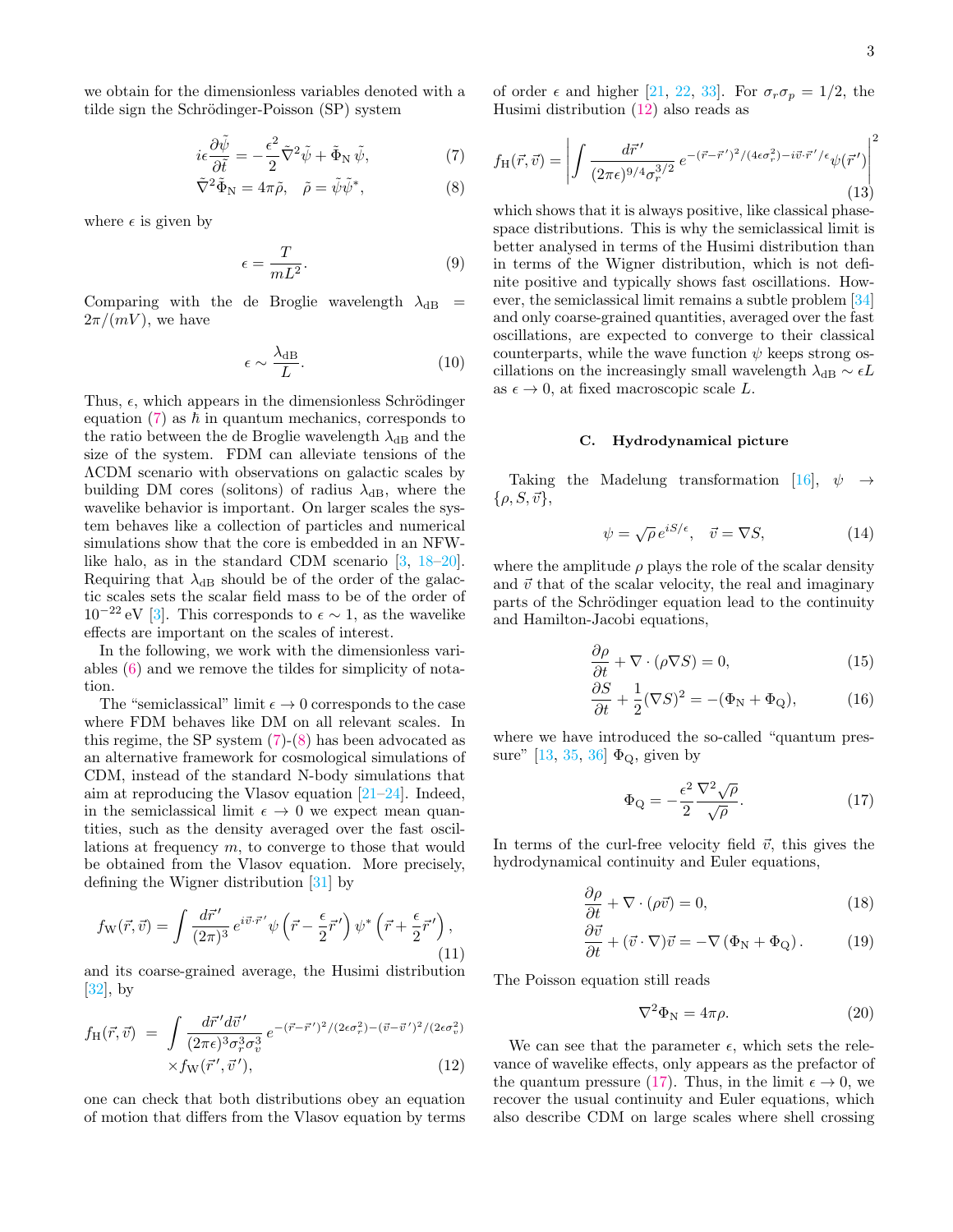can be neglected. This is another manifestation of the fact that in the semiclassical limit,  $\epsilon \to 0$ , or on large scales where the quantum pressure is suppressed by the Laplacian  $\nabla^2$ , SFDM behaves like CDM. However, the limit  $\epsilon \to 0$  is not uniform and can break down on small scales: as  $\epsilon \to 0$  the fields can show gradients that become increasingly steep, i.e. they vary on increasingly small scales or order  $\epsilon$ . This counterbalances the  $\epsilon^2$  prefactor in Eq. $(17)$  and the quantum pressure cannot be neglected everywhere in space.

As pointed out in [\[17\]](#page-19-13) for instance, the hydrodynamical equations [\(18\)](#page-2-3)-[\(19\)](#page-2-3) are not strictly equivalent to the Schrödinger equation  $(7)$ , because the mapping  $\psi \leftrightarrow {\rho, S, \vec{v}}$  becomes ill-defined when the density vanishes (the phase is no longer unique). This can lead to the generation of vorticity along the lines  $\rho = 0$ , whereas the velocity field  $\vec{v}$  defined in Eq.[\(14\)](#page-2-4) is always curl-free, being the gradient of a scalar. In such cases, one can no longer work with the hydrodynamical variables  $\{\rho, \vec{v}\}\$ and one must go back to the wave function  $\psi$ . Nevertheless, in regimes where the density does not vanish (or when such discrepancies can be neglected) the hydrodynamical picture remains useful, as it is simpler to interpret and provides a more direct comparison with the density and velocity fields used to describe the cosmological distribution of DM. In this paper, we shall focus on spherically symmetric solutions, where the equivalence is exact. Indeed, this makes the problem one-dimensional in space and any radial velocity  $v_r$  can be written as the gradient of a phase  $S$ , so that one can go back from the hydrodynamical picture to the Schrödinger picture with  $S = \int dr v_r$ . Besides, we shall find that for our self-similar solutions the density never vanishes if  $\epsilon > 0$ .

## D. Convergence to the semi-classical distribution and multistreaming

As FDM has been used as an alternative tool from Nbody simulations to study CDM, and because we shall find that the properties of FDM self-similar solutions are quite different from those of CDM self-similar solutions, we discuss here in more details the semiclassical limit. In particular, we present the link between the wave function  $\psi$ , the Husimi phase space distribution and its semiclassical limit, and the hydrodynamical picture. From Eqs.  $(13)$  and  $(14)$ , we write

$$
f_{\rm H}(\vec{r},\vec{v}) = \left| \int \frac{d\vec{r}'}{(2\pi\epsilon)^{9/4}\sigma_r^{3/2}} \sqrt{\rho(\vec{r}')}\, e^{-\frac{(\vec{r}'-\vec{r})^2}{4\sigma_r^2\epsilon} - \frac{i}{\epsilon}\vec{v}\cdot\vec{r}'+\frac{i}{\epsilon}S(\vec{r}')}\right|^2 \tag{21}
$$

Making the change of variables  $\vec{r}' = \vec{r} + \sqrt{\epsilon} \vec{r}''$  and expanding  $\rho(\vec{r}')$  and  $S(\vec{r}')$ , we obtain at leading order over  $\epsilon$ 

$$
f_{\rm H} \simeq \rho(\vec{r}) \left| \int \frac{d\vec{r}''}{(2\pi)^{9/4} \epsilon^{3/4} \sigma_r^{3/2}} e^{\frac{i}{\sqrt{\epsilon}} (S_{,i} - v_i) r_i'' - \frac{r'^2}{4\sigma_r^2} + \frac{i}{2} S_{,ij} r_i'' r_j''}{(22)} \right|^2
$$

where we sum over the spatial indices  $i, j$  and we denoted the spatial derivatives  $S_{i} = \partial_{i}S$  and  $S_{i} = \partial_{i}\partial_{j}S$ . Being real symmetric, the matrix  $S_{i,j}$  is diagonalizable with real eigenvalues  $s_i$ . Then, the matrix M defined by

<span id="page-3-0"></span>
$$
M_{ij} = \delta_{ij} - i2\sigma^2 S_{,ij} \tag{23}
$$

is also diagonalizable with eigenvalues  $m_i = 1 - i2\sigma_r^2 s_i$ , with strictly positive real parts. Therefore, we can perform the Gaussian integral,

$$
f_{\rm H}(\vec{r}, \vec{v}) \simeq \rho(\vec{r}) \left(\frac{2\sigma_r^2}{\pi\epsilon}\right)^{3/2} \left(\det(M)\det(M^*)\right)^{-1/2}
$$

$$
\times e^{-\frac{\sigma_r^2}{\epsilon}(M^{-1} + M^{*-1})_{ij}(S_{,i} - v_i)(S_{,j} - v_j)}.
$$
 (24)

Using  $(23)$  we also have

$$
M^{-1} + M^{*-1} = M^{-1}(M + M^*)M^{*-1} = 2M^{-1}M^{*-1}.
$$
\n(25)

This is then a diagonalizable matrix with strictly positive real eigenvalues. Therefore, in the limit  $\epsilon \to 0$  the Gaussian velocity factor gives a Dirac term with a normalization that cancels the determinant prefactor,

<span id="page-3-1"></span>
$$
\epsilon \to 0: \quad f_H(\vec{r}, \vec{v}) = \rho(\vec{r}) \,\delta_D(\vec{v} - \nabla S). \tag{26}
$$

This is the classical distribution in phase space for a single-stream flow with density  $\rho$  and velocity  $\vec{v} = \nabla S$ . Of course, this result only holds if the wave function only varies on the macroscopic scale of interest L and does not varies on the macroscopic scale of interest L and does not show structures at scale  $\sqrt{\epsilon}$ , so that we can use a Taylor expansion for the density and the phase. This is violated if the dynamics generate structures on increasingly small scales as  $\epsilon \to 0$ . This is why the semiclassical limit can be a delicate matter.

In the multistreaming regime, the wave function reads as [\[34\]](#page-20-12)

$$
\psi = \sum_{\text{stream } i} \sqrt{\rho_i(\vec{r})} \, e^{i S_i(\vec{r})/\epsilon},\tag{27}
$$

where we sum over the streams, and we obtain

$$
\epsilon \to 0: \quad f_{\rm H}(\vec{r}, \vec{v}) = \sum_{i} \rho_i(\vec{r}) \,\delta_D(\vec{v} - \nabla S_i). \tag{28}
$$

Indeed, the cross-terms that arise from the modulus squared show two Gaussian velocity factors with well separated peaks and are therefore negligible in the limit  $\epsilon \to 0$ . At least locally we can always write  $\psi$  in the form  $(14)$ . It is interesting to see why the derivation  $(26)$  fails in this case. Let us choose for simplicity two streams in a one-dimensional system, with constant densities  $\rho_1$  and  $\rho_2$ , constant velocities  $v_1 = 0$  and  $v_2$ , and hence  $S_1 = 0$ and  $S_2 = v_2x$ ,

$$
\psi = \sqrt{\rho_1} + \sqrt{\rho_2} e^{iv_2 x/\epsilon} = \sqrt{\rho} e^{iS/\epsilon}.
$$
 (29)

This gives for the total density  $\rho$  and phase S the expressions

$$
\rho = \rho_1 + \rho_2 + \sqrt{\rho_1 \rho_2} 2 \cos(v_2 x/\epsilon),
$$
  

$$
S = \epsilon \arccos\left[\frac{1}{\sqrt{\rho}}\left(\sqrt{\rho_1} + \sqrt{\rho_2} \cos(v_2 x/\epsilon)\right)\right]. \quad (30)
$$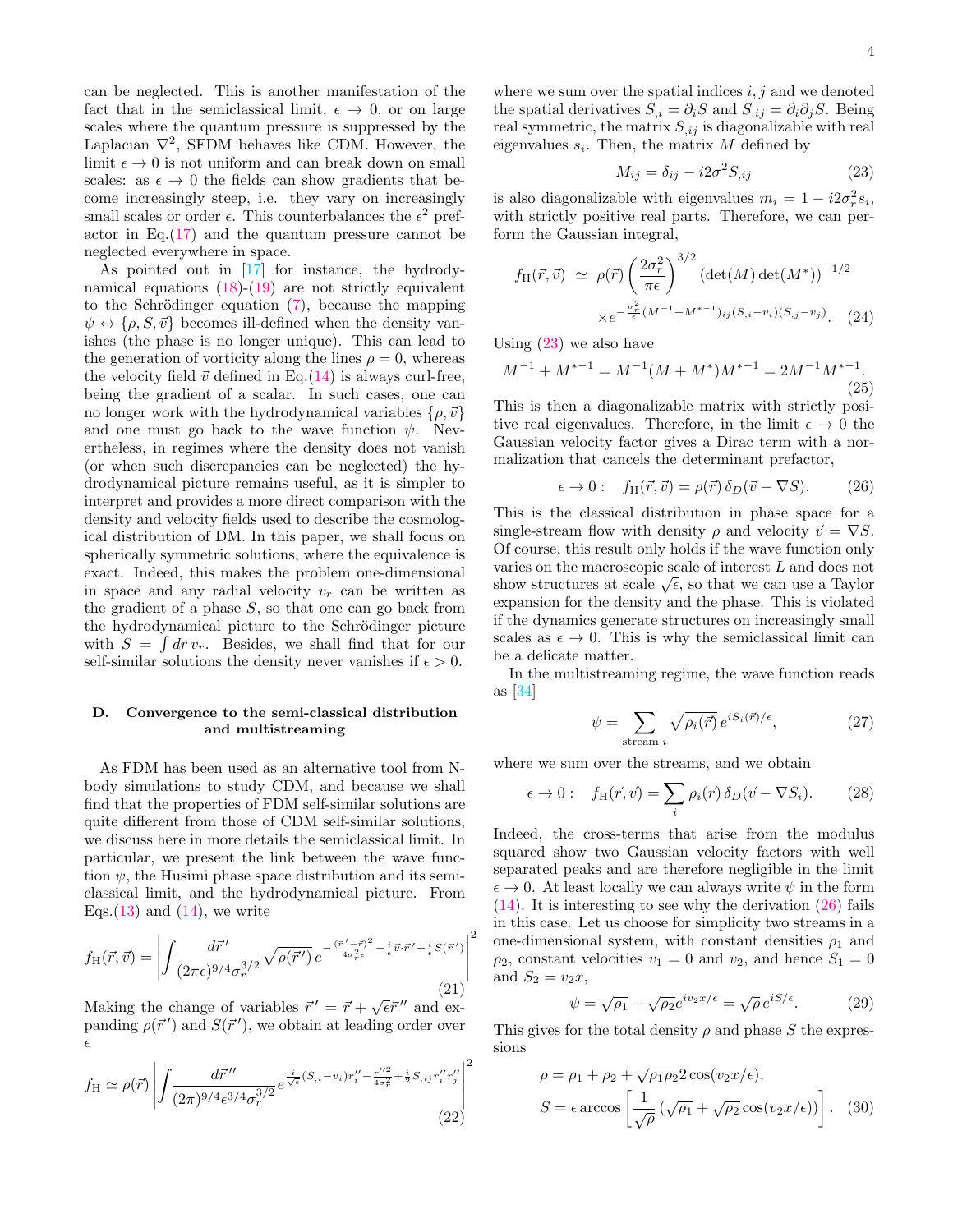We can see that the total density  $\rho$  and phase S now show fast oscillations at scale  $\epsilon$ . Therefore, the steepestdescent or Gaussian approximation used above no longer applies if  $\psi$  is written as  $\sqrt{\rho}e^{iS/\epsilon}$ . It however applies on each of the two terms of the expression  $\sqrt{\rho_1} + \sqrt{\rho_2}e^{iv_2x/\epsilon}$ , as their densities  $\rho_i$  and phases  $S_i$  do not show fast oscillations.

This illustrates that, while by going from the 6D phase space of the classical distribution  $f(\vec{r}, \vec{v})$  to the 3D configuration space of the wave function  $\psi(\vec{r})$ , we can hope to obtain a competitive tool to simulate CDM as compared with usual N-body simulations, the difficulties associated with shell crossings reappear as small-scale oscillations. Thus, one needs a high accuracy to resolve the different streams and this also sets a practical lower bound on the semiclassical parameter  $\epsilon$  to avoid too large computer times.

In the self-similar solutions studied in this paper, we do not have multistreaming but the width of the solutions shrinks with  $\epsilon$ , as shown by the scaling [\(62\)](#page-6-0) below. This again implies that the semiclassical limit is not given by a Gaussian approximation as above and it is not trivial. This is why we shall not recover the CDM self-similar solutions in the limit  $\epsilon \to 0$ . Instead, these solutions vanish as their width becomes infinitesimal, while never reaching a classical regime.

### <span id="page-4-0"></span>III. EQUILIBRIUM AND SELF-SIMILAR SOLUTIONS

#### A. Static equilibria: solitons

Static equilibrium profiles, called solitons, have a zero velocity  $\vec{v}$ . This leads through the Euler equation [\(19\)](#page-2-3) to the hydrostatic equilibrium condition [\[13\]](#page-19-15)

<span id="page-4-5"></span>
$$
\Phi_{\rm N} + \Phi_{\rm Q} = \alpha,\tag{31}
$$

where  $\alpha$  is a constant. Thus, the soliton arises from the balance between the repulsive quantum pressure and the attractive force of gravity. Then, the Hamilton-Jacobi equation [\(16\)](#page-2-6) leads to

$$
S = -\alpha t, \text{ hence } \psi = e^{-i\alpha t/\epsilon} \psi_{\text{sol}}(r), \ \rho_{\text{sol}} = \psi_{\text{sol}}^2, \ (32)
$$

where we look for spherically symmetric solutions. Substituting into the Schrödinger equation  $(7)$  gives

<span id="page-4-6"></span>
$$
\epsilon^2 \nabla^2 \psi_{\text{sol}} = 2(\Phi_{\text{N}} - \alpha) \psi_{\text{sol}}.\tag{33}
$$

Coupled with the Poisson equation,  $\nabla^2 \Phi_N = 4\pi \psi_{\text{sol}}^2$ , this nonlinear system determines the soliton profile, with the boundary conditions  $\psi_{sol}' = 0$  at  $r = 0$  and  $\psi_{sol} \to 0$ for  $r \to \infty$ . Different values of  $\alpha$  correspond to different values of the soliton mass and central density. These different profiles are related through the scaling law [\(5\)](#page-1-2).

### <span id="page-4-4"></span>B. Self-similar exponents

As for CDM, in order to go beyond static equilibrium profiles, an interesting approach is to look for self-similar solutions. This provides time-dependent solutions that can be well understood with semi-analytical tools.

#### 1. Field picture

In terms of the complex field  $\psi$ , and of the gravitational potential  $\Phi_N$ , we look for solutions of the form

$$
\psi = t^{-\alpha} f\left(\frac{r}{t^{\beta}}\right), \qquad \Phi_{\rm N} = t^{-\mu} h\left(\frac{r}{t^{\beta}}\right), \qquad (34)
$$

where  $f$  and  $h$  are unknown functions to be determined, as well as the scaling exponents  $\alpha$ ,  $\beta$  and  $\mu$ . Substituting into the SP system  $(7)-(8)$  $(7)-(8)$  $(7)-(8)$ , we obtain

<span id="page-4-1"></span>
$$
-i\epsilon t^{-\alpha-1}(\alpha f + \beta \eta f') = -\frac{\epsilon^2}{2} t^{-\alpha-2\beta} \left( f'' + \frac{2}{\eta} f' \right) + t^{-\mu-\alpha} h f, \tag{35}
$$

<span id="page-4-2"></span>
$$
t^{-\mu-2\beta} \left( h'' + \frac{2}{\eta}h' \right) = 4\pi t^{-\alpha - \alpha^*} f f^*,\qquad(36)
$$

where the prime denotes the derivative with respect to the new variable  $\eta = r/t^{\beta}$ . The compatibility conditions for these equations to be expressed in terms of  $\eta$  only give the values of the scaling exponents,

$$
\beta = 1/2, \ \mu = 1, \ \alpha = 1 + ib \tag{37}
$$

where  $b$  is a real undetermined parameter. Thus, the fields take the form

<span id="page-4-3"></span>
$$
\psi = t^{-1-ib} f\left(\frac{r}{\sqrt{t}}\right), \qquad \Phi_N = t^{-1} h\left(\frac{r}{\sqrt{t}}\right). \tag{38}
$$

We recognize the diffusive scaling  $\sqrt{t}$  due to the Laplacian in the Schrödinger equation. The functions  $f$  and  $h$  must then be determined by solving the ordinary differential equations  $(35)-(36)$  $(35)-(36)$  $(35)-(36)$ .

## 2. Fluid picture

We can check that we recover the same self-similar exponents by working in the hydrodynamical picture. Looking for solutions of the form

$$
\rho = t^{-\alpha} f\left(\frac{r}{t^{\beta}}\right), \ \ v = t^{-\delta} g\left(\frac{r}{t^{\beta}}\right), \ \ \Phi_{\mathcal{N}} = t^{-\mu} h\left(\frac{r}{t^{\beta}}\right), \tag{39}
$$

and substituting into the continuity, Euler and Poisson equations  $(18)-(20)$  $(18)-(20)$  $(18)-(20)$ , we obtain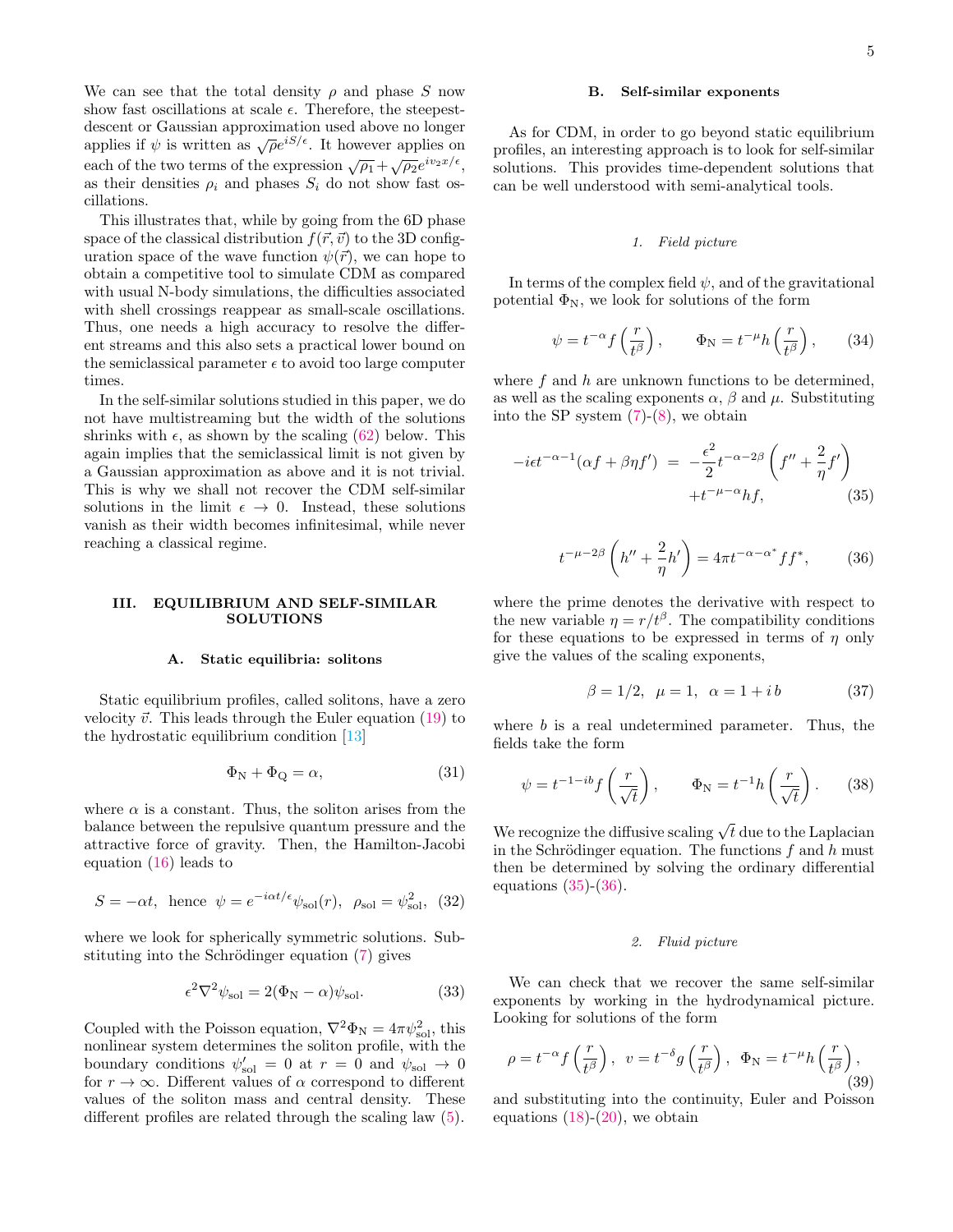$$
-t^{-\alpha-1} \left(\alpha f + \beta \eta f'\right) + t^{-\alpha-\beta-\delta} \left(\frac{2}{\eta} f g + f' g + f g'\right) = 0,
$$
\n(40)

$$
-t^{-\delta-1} (\delta g + \beta \eta g') + t^{-2\delta - \beta} g g' = -t^{-\mu - \delta} h'
$$
  
+  $\frac{\epsilon^2}{4} t^{-3\beta} \frac{d}{d\eta} \left( \frac{f''}{f} + \frac{2}{\eta} \frac{f'}{f} - \frac{1}{2} \left( \frac{f'}{f} \right)^2 \right),$  (41)

$$
t^{-\mu-2\beta} \left( h'' + \frac{2}{\eta}h' \right) = 4\pi t^{-\alpha} f. \tag{42}
$$

The compatibility conditions now give

$$
\beta = 1/2, \ \mu = 1, \ \alpha = 2, \ \delta = 1/2, \tag{43}
$$

.

 $\nabla$ 

and the fields take the form

<span id="page-5-1"></span>
$$
\rho = t^{-2} f\left(\frac{r}{\sqrt{t}}\right), \quad v = t^{-1/2} g\left(\frac{r}{\sqrt{t}}\right), \quad \Phi_N = t^{-1} h\left(\frac{r}{\sqrt{t}}\right)
$$
\n(44)

Using the relation  $\vec{v} = \vec{\nabla}S$  and the Hamilton-Jacobi equation [\(16\)](#page-2-6), we obtain the phase S from the velocity  $\vec{v}$ as

$$
S = s\left(\frac{r}{\sqrt{t}}\right) + c_0 \ln t + c_1, \quad \text{with} \quad s' = g \tag{45}
$$

and  $c_0$  and  $c_1$  are undetermined real constants. This gives for the complex field  $\psi$ , using the Madelung transformation [\(14\)](#page-2-4),

$$
\psi = t^{-1} \sqrt{f\left(\frac{r}{\sqrt{t}}\right)} e^{i[s(r/\sqrt{t}) + c_0 \ln t + c_1]/\epsilon}, \qquad (46)
$$

which takes the same scaling form as the previous result  $(38)$  (with different meanings for the function f and the parameters  $b, c_0$  and  $c_1$ ).

## <span id="page-5-0"></span>IV. COSMOLOGICAL SELF-SIMILAR SOLUTIONS

## A. Cosmological background

As we are interested in SFDM in the cosmological context, we now focus on self-similar solutions within a cosmological framework. As for CDM, such solutions can only be found in cosmological eras where the scale factor is a power law of time, so that no specific time or length scale is introduced by the cosmological background, which would break the self-similarity. Therefore, as for CDM, we focus on the case of the Einstein-de Sitter universe, which applies to the matter era when most large-scale structures are formed, until  $z \sim 1$ . On scales much smaller than the horizon, the dynamics can be described by Newtonian gravity. The scale factor grows as  $a \propto t^{2/3}$  and the Hubble expansion reads as

$$
H = \frac{2}{3t}, \ \ a = t^{2/3}, \tag{47}
$$

in dimensionless units. Then, the background density  $\bar{\rho}$ , the Hubble-flow radial velocity  $\bar{v}$  and the background Newtonian potential  $\bar{\Phi}_{N}$  read

$$
\bar{\rho} = \frac{1}{6\pi t^2}, \quad \bar{v} = \frac{2r}{3t}, \quad \bar{\Phi}_N = \frac{r^2}{9t^2}.
$$
 (48)

We can check that these expressions are solutions of the continuity, Euler and Poisson equations [\(18\)](#page-2-3)-[\(20\)](#page-2-7). These background expressions also take the self-similar forms [\(44\)](#page-5-1). This means that we can also look for self-similar solutions associated with perturbations around this expanding background.

## B. Comoving coordinates

For convenience, we work in the hydrodynamical picture as it facilitates the comparison with the standard CDM scenario. As usual, we introduce the comoving spatial coordinates  $\vec{x} = \vec{r}/a$ , and we write the density and velocity fields and the gravitational potential as

$$
\rho = \bar{\rho}(1+\delta), \quad \vec{v} = \bar{\vec{v}} + \vec{u}, \quad \Phi_N = \bar{\Phi}_N + \varphi_N, \tag{49}
$$

where  $\delta$  is the density contrast and  $\vec{u}$  the peculiar velocity.

Substituting into the continuity, Euler and Poisson equations  $(18)-(20)$  $(18)-(20)$  $(18)-(20)$ , we obtain the usual comoving fluid equations

<span id="page-5-2"></span>
$$
\frac{\partial \delta}{\partial t} + \frac{1}{a} \nabla_x \cdot [(1+\delta)\vec{u}] = 0,\tag{50}
$$

$$
\frac{\partial \vec{u}}{\partial t} + \frac{1}{a} (\vec{u} \cdot \nabla_x) \vec{u} + H \vec{u} = -\frac{1}{a} \nabla_x (\varphi_N + \Phi_Q), \quad (51)
$$

$$
{}_{x}^{2}\varphi_{\rm N} = \frac{2}{3}\frac{\delta}{a},\tag{52}
$$

except for the additional quantum pressure on the righthand side of the Euler equation, which is given by

<span id="page-5-3"></span>
$$
\Phi_{\mathbf{Q}} = -\frac{\epsilon^2}{2a^2} \frac{\nabla_x^2 \sqrt{\rho}}{\sqrt{\rho}}.
$$
\n(53)

These hydrodynamical equations can also be obtained more rigorously from the action of the scalar field  $\phi$ , written in the expanding metric with linear-gravity perturbations around the FLRW metric [\[11\]](#page-19-9). In the nonrelativistic limit, the comoving Schrödinger equation then becomes

<span id="page-5-4"></span>
$$
i\epsilon \frac{\partial \psi}{\partial t} = -\frac{\epsilon^2}{2a^2} \nabla_x^2 \psi + \varphi_N \psi,\tag{54}
$$

where we have factored out the term 1/(  $(6\pi t)$  from the amplitude of  $\psi$ , associated with the decrease of the background density [\[21\]](#page-20-1). Writing the comoving Madelung transformation as

$$
\psi = \sqrt{1+\delta} \; e^{iS/\epsilon}, \quad \vec{p} = a\vec{u} = \vec{\nabla}_x S,\tag{55}
$$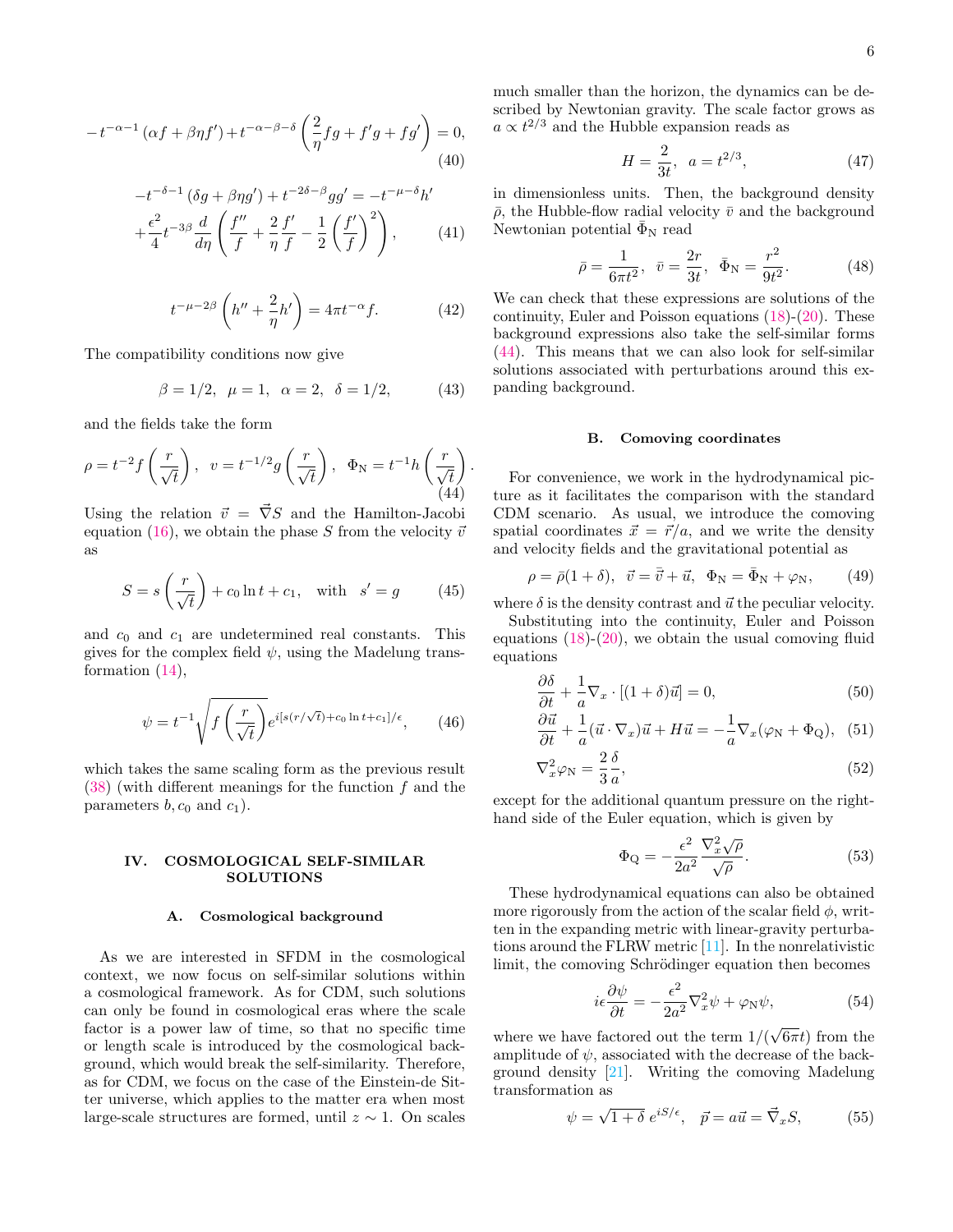where  $\vec{p}$  is the comoving momentum and  $\vec{u}$  the peculiar velocity, we recover the continuity and Euler equations [\(50\)](#page-5-2)-[\(51\)](#page-5-2), while the comoving Hamilton-Jacobi equation for the phase  $S$  reads

<span id="page-6-2"></span>
$$
\frac{\partial S}{\partial t} + \frac{(\vec{\nabla}_x S)^2}{2a^2} = -\varphi_N - \Phi_Q.
$$
 (56)

The comoving Wigner distribution now becomes

$$
f_{\mathcal{W}}(\vec{x}, \vec{p}) = \int \frac{d\vec{x}'}{(2\pi)^3} e^{i\vec{p}\cdot\vec{x}'} \psi\left(\vec{x} - \frac{\epsilon}{2}\vec{x}'\right) \psi^* \left(\vec{x} + \frac{\epsilon}{2}\vec{x}'\right). \tag{57}
$$

Up to corrections of order  $\epsilon$ , it satisfies the comoving Vlasov equation,

<span id="page-6-4"></span>
$$
\frac{\partial f_{\rm W}}{\partial t} + \frac{\vec{p}}{a^2} \cdot \frac{\partial f_{\rm W}}{\partial \vec{x}} - \vec{\nabla}_x \varphi_{\rm N} \cdot \frac{\partial f_{\rm W}}{\partial \vec{p}} + \mathcal{O}(\epsilon) = 0. \tag{58}
$$

The background comoving field  $\bar{\psi}$  and distribution  $\bar{f}_{W}$ are

$$
\bar{\psi} = 1, \quad \bar{S} = 0, \quad \bar{f}_{\mathcal{W}} = \delta_D(\vec{p}), \tag{59}
$$

which coincides with the phase-space distribution of the CDM background.

#### C. Self-similar coordinates

In agreement with [\(44\)](#page-5-1), we can check that spherical self-similar solutions will be of the form

<span id="page-6-3"></span>
$$
\delta(x,t) = \hat{\delta}(\eta), \quad u(x,t) = \epsilon^{1/2} t^{-1/2} \hat{u}(\eta),
$$
  
\n
$$
\varphi_N(x,t) = \epsilon t^{-1} \hat{\varphi}_N(\eta), \quad \Phi_Q(x,t) = \epsilon t^{-1} \hat{\Phi}_Q(\eta),
$$
  
\n
$$
\delta M(x,t) = \epsilon^{3/2} t^{-1/2} \delta \hat{M}(\eta),
$$
\n(60)

where we defined the perturbed mass  $\delta M$  by

$$
\delta M(r) = 4\pi \int_0^r dr \, r^2 \delta \rho(r) = \frac{2}{3} \int_0^x dx \, x^2 \delta(x), \quad (61)
$$

and we introduced the scaling variable

<span id="page-6-0"></span>
$$
\eta = \frac{t^{1/6}x}{\epsilon^{1/2}} = \frac{r}{\sqrt{\epsilon t}}.\tag{62}
$$

This scaling is consistent with the self-similar exponents obtained in Sec. [III B](#page-4-4) and we included in addition the scaling in  $\epsilon$ .

aling in  $\epsilon$ .<br>Thus, the characteristic length scale grows as  $\sqrt{t}$  in physical units but decreases as  $t^{-1/6}$  in comoving units. The associated mass decreases as  $M \propto 1/\sqrt{t}$ . Therefore, these self-similar solutions will be very different from the ones obtained for CDM. Their size grows in physical units but more slowly than the scale factor, so that they actually shrink in comoving units. Thus, their mass also decreases with time, whereas CDM self-similar solutions grow both in comoving size and in mass  $[25, 26]$  $[25, 26]$  $[25, 26]$ . This is due to the diffusive scaling  $r \sim \sqrt{t}$ , which does not

depend on the shape of the self-similar solution nor on the Einstein-de Sitter expansion.

In terms of the scaling variable  $\eta$ , the Euler equation reads

<span id="page-6-5"></span>
$$
\frac{1}{6}(\hat{u} + \eta \hat{u}') + \hat{u}\hat{u}' + \hat{\varphi}'_{N} + \hat{\Phi}'_{Q} = 0, \qquad (63)
$$

which can be integrated as

<span id="page-6-1"></span>
$$
\frac{1}{6}\eta \hat{u} + \frac{1}{2}\hat{u}^2 + \hat{\varphi}_N + \hat{\Phi}_Q = 0,
$$
\n(64)

where we used the boundary condition that all fields vanish at infinity, where there is convergence to the cosmological background. The fact that the Euler equation can be integrated to give this Bernoulli-like equation is related to the fact that the Euler equation itself actually derived from the Hamilton-Jacobi equation [\(16\)](#page-2-6). As compared with the hydrostatic equilibrium [\(31\)](#page-4-5), which determined the soliton profiles from the balance between gravity and quantum pressure, the Bernoulli equation [\(64\)](#page-6-1) includes the impact of the kinetic energy, as we consider dynamical solutions.

In terms of the  $\psi$  field, we obtain the self-similar scalings

$$
S = \epsilon \hat{S}(\eta), \quad \psi = \hat{\psi}(\eta) = \sqrt{1 + \hat{\delta}} \, e^{i\hat{S}}.
$$
 (65)

Comparing the self-similar form of the Hamilton-Jacobi equation [\(56\)](#page-6-2) with the Bernoulli equation [\(64\)](#page-6-1) gives

$$
\hat{S}' = \hat{u}.\tag{66}
$$

Defining as in [\(62\)](#page-6-0) and [\(60\)](#page-6-3) the rescaled position  $\vec{\eta}$  and momentum  $\vec{\nu}$ ,

$$
\vec{x} = \epsilon^{1/2} t^{-1/6} \vec{\eta}, \quad \vec{p} = \epsilon^{1/2} t^{1/6} \vec{\nu}, \tag{67}
$$

the Wigner distribution takes the self-similar form

$$
f_{\rm W} = \epsilon^{-3/2} t^{-1/2} \int \frac{d\vec{\eta}'}{\pi^3} e^{2i\vec{\eta}' \cdot \vec{\nu}} \hat{\psi}(\vec{\eta} - \vec{\eta}') \hat{\psi}^*(\vec{\eta} + \vec{\eta}'). \tag{68}
$$

To take a self-similar form, the Husimi distribution must be derived from the Wigner distribution by a smoothing that also follows the self-similar scaling  $t^{-1/6}$  of spatial coordinates, as in [\(62\)](#page-6-0). Choosing

<span id="page-6-6"></span>
$$
\sigma_x = 2^{-1/2} t^{-1/6} \sigma, \quad \sigma_p = 1/(2\sigma_x), \tag{69}
$$

we obtain the self-similar Husimi distribution

$$
f_{\rm H}(\vec{x}, \vec{p}) = \epsilon^{-3/2} t^{-1/2} \hat{f}_{\rm H}(\vec{\eta}, \vec{\nu}), \tag{70}
$$

with

$$
\hat{f}_{\rm H} = \left| \int \frac{d\vec{\eta}'}{2^{3/2} \pi^{9/4} \sigma^{3/2}} e^{-(\vec{\eta} - \vec{\eta}')^2/(2\sigma^2) - i\vec{\nu} \cdot \vec{\eta}'} \hat{\psi}(\vec{\eta}') \right|^2.
$$
\n(71)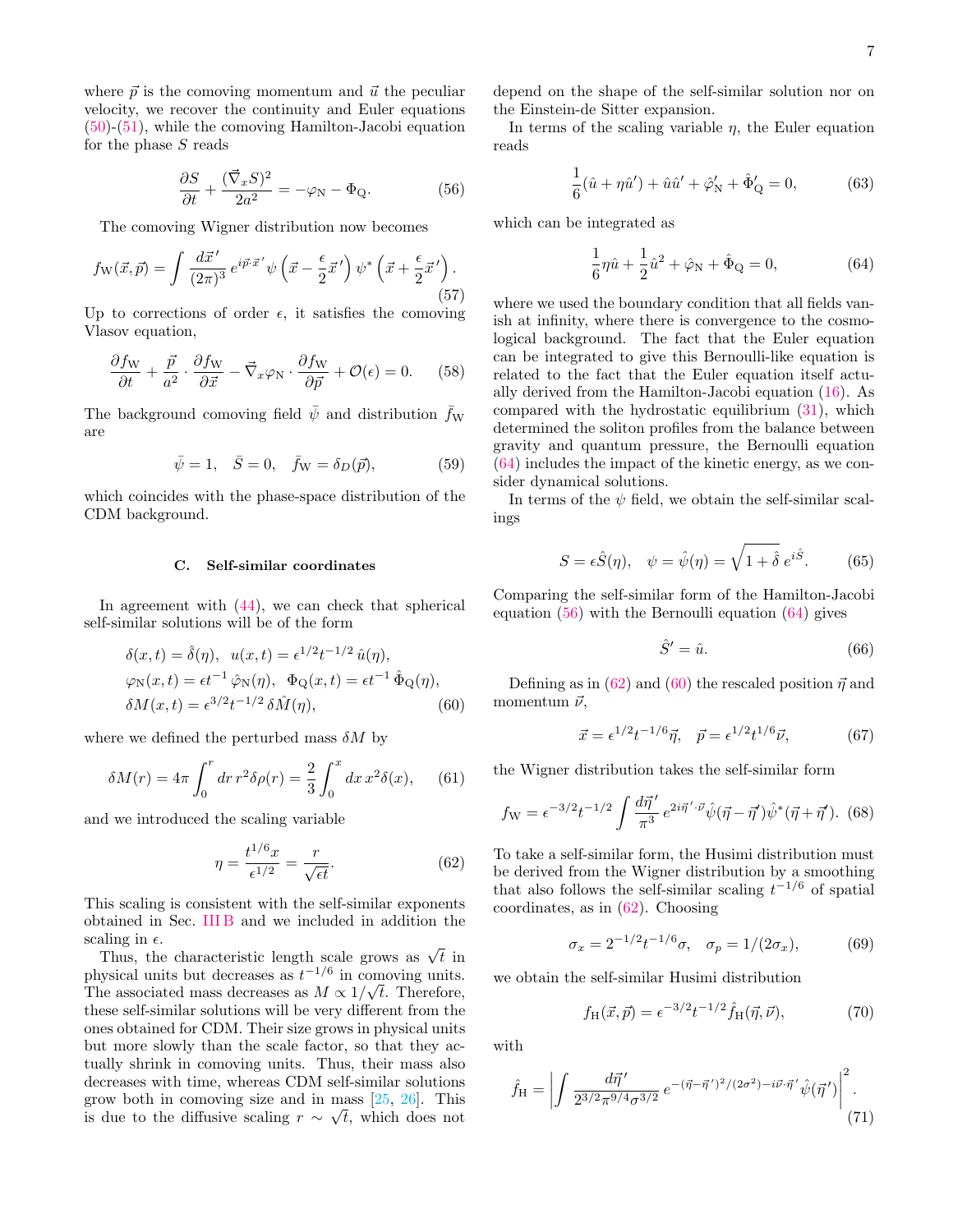The parameter  $\sigma$  sets the spatial resolution of this Husimi distribution. At the background level, this gives

<span id="page-7-6"></span>
$$
\bar{\hat{f}}_{\rm H}(\vec{\eta}, \vec{\nu}) = \sigma^3 \pi^{-3/2} e^{-\sigma^2 \nu^2}.
$$
 (72)

The time dependence of the smoothing  $\sigma_x$  gives rise to additional corrections to the equation of motion followed by the Husimi distribution, as compared with the classical Vlasov equation. However, this does not really matter, if we consider that the fundamental distribution is the Wigner distribution, which satisfies equation [\(58\)](#page-6-4) that only deviates from the Vlasov equation by terms of order  $\epsilon$  and higher. Then, we are free to choose any smoothing for the Husimi distribution. This simply sets the resolution that we choose and it can as well depend on time, following the growth or the shrinking of the underlying dynamics. Besides, these corrections are again of higher order over  $\epsilon$ , so that for  $\epsilon \to 0$  we can expect to recover the classical dynamics on scales that are always much larger than  $\sigma_x$ , unless small scales keep having a non-vanishing impact on large scales.

### <span id="page-7-5"></span>D. Linear regime

As for CDM, it is useful to study first small linear perturbations around the background, which allows us to derive explicit analytical expressions. It also provides an interesting comparison with the CDM case. Linearizing the equations of motion  $(50)-(52)$  $(50)-(52)$  $(50)-(52)$  in the density and velocity fields and combining as usual the continuity and Euler equations, we obtain a closed equation for the linear density contrast  $\delta_L$ ,

<span id="page-7-0"></span>
$$
\ddot{\delta}_L + \frac{4}{3t} \dot{\delta}_L - \frac{2}{3t^2} \delta_L + \frac{\epsilon^2}{4t^{8/3}} \nabla_x^4 \delta_L = 0, \tag{73}
$$

where the dot denotes the derivative with respect to the cosmic time t. We recover the standard second-order equation in time also obtained for CDM, except for the new last term associated with the quantum pressure, which comes with an  $\epsilon$  prefactor as expected. This term is negligible on large scales but damps short-scale modes because of its Laplacian squared.

## 1. Fourier space

For comparison with the usual CDM scenario, it is useful to study first the equation [\(73\)](#page-7-0) in Fourier space, as this is the approach usually followed for CDM. Then,  $Eq.(73) reads$  $Eq.(73) reads$  $Eq.(73) reads$ 

<span id="page-7-1"></span>
$$
\ddot{\delta}_L + \frac{4}{3t} \dot{\delta}_L - \frac{2}{3t^2} \delta_L + \frac{\epsilon^2 k^4}{4t^{8/3}} \delta_L = 0.
$$
 (74)

As for CDM, different wavenumbers are decoupled and this second-order differential equation has two independent solutions,  $D_{\pm}(k,t)$ , associated with the growing and decaying modes

<span id="page-7-2"></span>
$$
D_{+}(k,t) = t^{-1/6} J_{-5/2} \left( \frac{3}{2} \epsilon k^2 t^{-1/3} \right),
$$
  

$$
D_{-}(k,t) = t^{-1/6} J_{5/2} \left( \frac{3}{2} \epsilon k^2 t^{-1/3} \right).
$$
 (75)

In the semiclassical limit,  $\epsilon \to 0$ , or on large scales,  $k \to 0$ , we recover the time dependence of the CDM linear growing modes,  $D_+(k,t) \propto t^{2/3} \propto a$  and  $D_-(k,t) \propto t^{-1}$ . However, in contrast with the CDM modes, for nonzero  $\epsilon$  the modes  $D_{\pm}(k, t)$  depend on the wavenumber k and differ from power laws. At high  $k$  or at small time, we have  $D_+(k,t) \sim \cos(3\epsilon k^2 t^{-1/3}/2)$  and  $D_-(k,t) \sim$  $\sin(3\epsilon k^2 t^{-1/3})$ . Thus, we obtain acoustic waves when the quantum pressure is dominant (but with a higher power of k because of the  $k^4$  factor in [\(74\)](#page-7-1)). At late times we always recover the CDM behavior. This is due to the damping of the quantum-pressure term in Eq.[\(74\)](#page-7-1) by the factor  $t^{-8/3}$ . This is also related to the scalings r ∝ √  $\bar{t}$  and  $x \propto t^{-1/6}$  found in [\(60\)](#page-6-3): the scale where wavelike effects, or the quantum pressure, are important decreases in time, in comoving coordinates. Thus, deviations from CDM become confined to increasingly small scales.

Then, the linear density contrast takes the form

<span id="page-7-3"></span>
$$
\delta_L(\vec{k},t) = D_+(k,t)\delta_{L+}(\vec{k}) + D_-(k,t)\delta_{L-}(\vec{k}), \qquad (76)
$$

where the functions  $\delta_{L\pm}(\vec{k})$  are determined by the initial conditions for  $\delta$  and  $\dot{\delta}$  at some initial time. From Eq.[\(60\)](#page-6-3) we find that spherically symmetric and self-similar solutions are of the form

$$
\delta(\vec{k},t) = t^{-1/2} \,\delta(t^{-1/6}k). \tag{77}
$$

Comparing with Eqs.[\(75\)](#page-7-2) and [\(76\)](#page-7-3), we obtain  $\delta_{L\pm}(\vec{k}) \propto$  $k^{-2}$ . We require  $\delta_L(k) \to 0$  for  $k \to 0$ , as we wish to recover the background density on large scales. This rules out the growing mode  $D_{+}(k, t)$  and we obtain

$$
\delta_L(\vec{k},t) \propto t^{-1/6} k^{-2} J_{5/2} \left( \frac{3}{2} \epsilon k^2 t^{-1/3} \right). \tag{78}
$$

Going back to real space by taking the inverse Fourier transform, we obtain

<span id="page-7-4"></span>
$$
\delta_L(x,t) = 1 + \frac{\eta^4}{45} - \frac{8\eta^2}{9\pi} \, _2F_3\left(-\frac{1}{2}, 2; \frac{3}{2}, \frac{5}{4}, \frac{7}{4}; -\frac{\eta^4}{144}\right),\tag{79}
$$

where  $_2F_3$  is a hypergeometric function,  $\eta$  is the scaling variable defined in [\(62\)](#page-6-0), and we normalized the linear mode to unity at the center.

As already explained below [\(60\)](#page-6-3), this self-similar solution grows in physical coordinates  $\vec{r}$  but shrinks in comoving coordinates  $\vec{x}$ . Another difference with the CDM self-similar solutions is that the amplitude of the linear density contrast near the center does not grow with time and remains constant. Thus, it is not unstable and does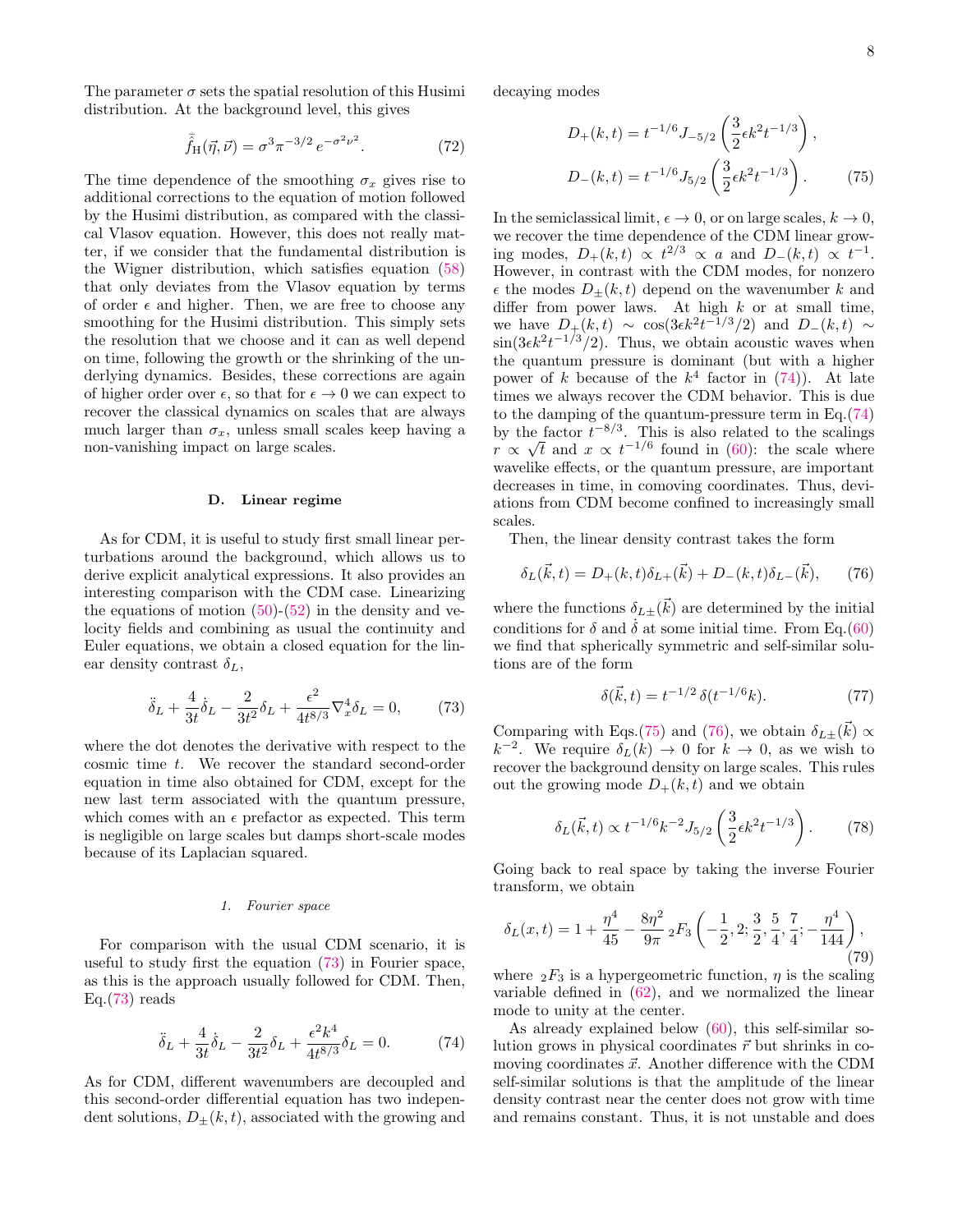not reach the nonlinear regime at late times: a smallamplitude perturbation  $\delta_L$  will always keep a small am-

#### 2. Real space

plitude and to reach the nonlinear regime we must start

with a large nonlinear perturbation.

Because we look for spherically-symmetric self-similar solutions of the form  $(60)$ , we can actually solve the equation of motion [\(73\)](#page-7-0) in real space. Looking for a solution  $\delta(\eta)$ , in terms of the self-similar scaling variable [\(62\)](#page-6-0), the partial differential equation [\(73\)](#page-7-0) becomes the ordinary differential equation

<span id="page-8-1"></span>
$$
\delta_L^{(4)} + \frac{4}{\eta} \delta_L^{(3)} + \frac{\eta^2}{9} \delta_L'' + \frac{\eta}{3} \delta_L' - \frac{8}{3} \delta_L = 0, \quad (80)
$$

where the prime denotes the derivative with respect to  $\eta$ .

The fourth and third derivatives come from the quantum pressure term, which changes the order of the equation from two to four, as compared with the usual CDM case. Therefore, we now have four independent linear modes instead of two, which read

$$
\delta_{L1} = 45 + \eta^4, \quad \delta_{L2} = \frac{1}{\eta} {}_2F_3 \left( -\frac{5}{4}, \frac{5}{4}; \frac{1}{4}, \frac{1}{2}, \frac{3}{4}; -\frac{\eta^4}{144} \right),
$$
  
\n
$$
\delta_{L3} = \eta {}_2F_3 \left( -\frac{3}{4}, \frac{7}{4}; \frac{3}{4}, \frac{5}{4}, \frac{3}{2}; -\frac{\eta^4}{144} \right),
$$
  
\n
$$
\delta_{L4} = \eta^2 {}_2F_3 \left( -\frac{1}{2}, 2; \frac{5}{4}, \frac{3}{2}, \frac{7}{4}; -\frac{\eta^4}{144} \right).
$$
 (81)

Their asymptotic behaviors at the center read

$$
\eta \to 0: \ \ \delta_{L2} = \frac{1}{\eta} + \dots, \ \ \delta_{L3} = \eta + \dots, \ \ \delta_{L4} = \eta^2 + \dots
$$
\n(82)

where the dots stand for higher-order terms. This rules out  $\delta_{L2}$  and  $\delta_{L3}$  if we look for a smooth solution with an even Taylor expansion in the radius  $x$  at the center. The asymptotic behavior of  $\delta_{L4}$  at large distance reads

<span id="page-8-4"></span>
$$
\eta \to \infty: \quad \delta_{L4} = \frac{\pi \eta^4}{40} + \frac{9\pi}{8} - \frac{243}{5\eta^6} + \dots + \cos(\eta^2/6)
$$

$$
\times \left[ \frac{27\sqrt{3\pi}}{2\eta^3} + \dots \right] + \sin(\eta^2/6) \left[ \frac{27\sqrt{3\pi}}{2\eta^3} + \dots \right] \tag{83}
$$

where the dots stand for higher order terms in  $1/\eta$ . Therefore, the only combination of the four modes that satisfies the boundary conditions at the center and at infinity is

<span id="page-8-2"></span>
$$
\delta_L = -\frac{8}{9\pi} \left( \delta_{L4} - \frac{\pi}{40} \delta_{L1} \right),\tag{84}
$$

where we chose the normalization  $\delta_L(0) = 1$ .

We recover Eq.[\(79\)](#page-7-4). From the density contrast  $\delta_L$  we can derive the velocity  $u<sub>L</sub>$  and the perturbed mass  $\delta M<sub>L</sub>$ , which can also be expressed in terms of hypergeometric functions.



<span id="page-8-0"></span>FIG. 1: From top to bottom: linear density contrast  $\delta_L$  from Eq.  $(79)$ , linear velocity perturbation  $\hat{u}_L$  and linear mass perturbation  $\delta \hat{M}_L$ , for  $\hat{\delta}_L(0) = 1$ .

## <span id="page-8-3"></span>3. Numerical results

We show in Fig. [1](#page-8-0) the linear density contrast, velocity and mass perturbations, normalized to  $\delta_L(0) = 1$ . In contrast with CDM self-similar solutions, which show a power-law falloff at large distance without oscillations, the fields oscillate around zero at the same frequency. In particular, we can see that these self-similar solutions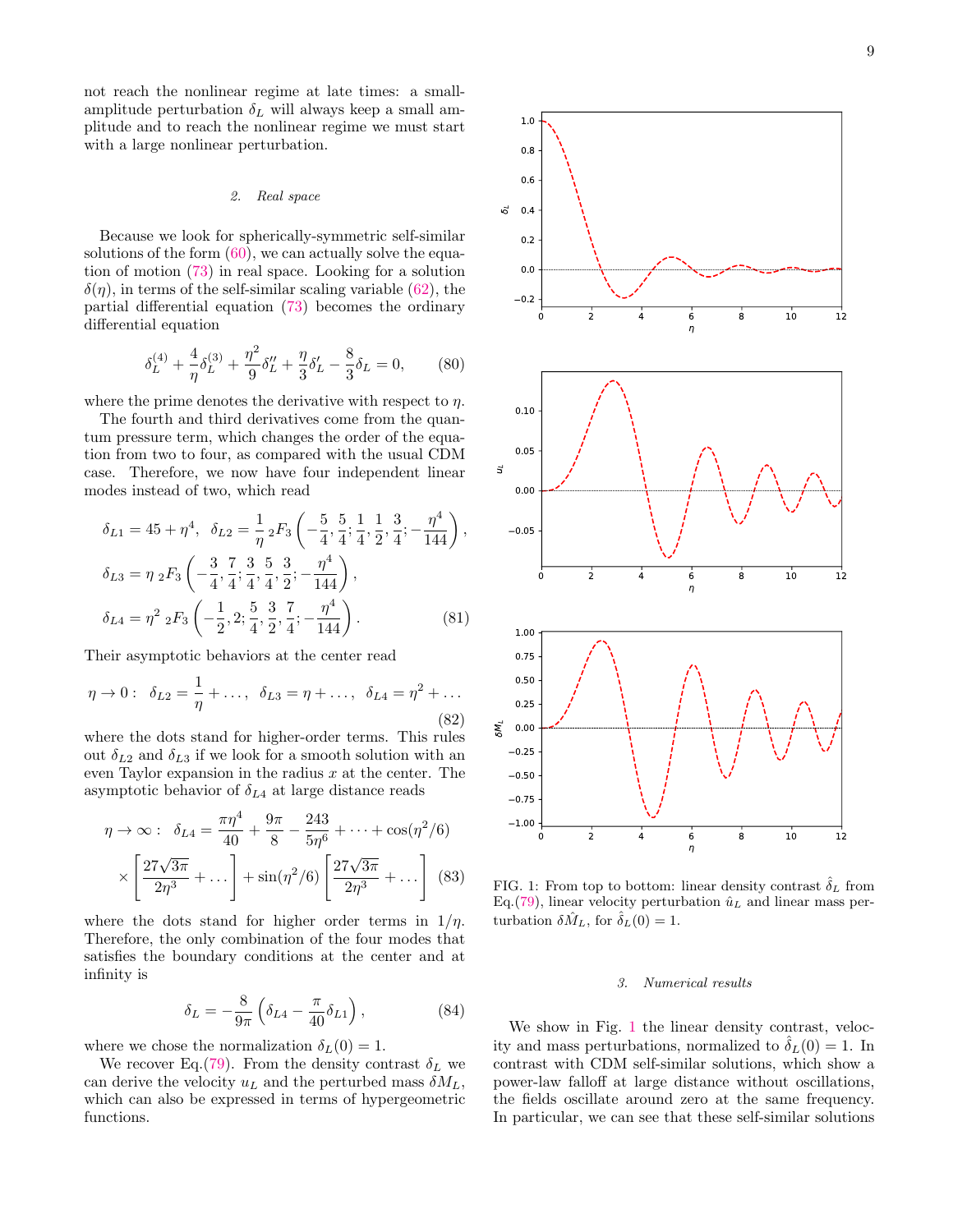correspond to compensated profiles, as the mass perturbation goes to zero at infinity and actually changes sign an infinite number of times. Positive density peaks approximately correspond to minima of the radial velocity perturbation and to zero-crossings of the mass perturbation. Of course, these oscillatory features are due to the quantum pressure (absent for CDM) which generates acoustic waves (but with a different dispersion relation than usual sound waves). We can see that the central density peak is much higher than the next peaks, which decrease as  $1/\eta^3$  at large distance. This is due to the dimension three of space (i.e. the volume factor  $\eta^3$ ) as the velocity and mass oscillations appear more regular.

As time grows, the profiles shrink in comoving coordinates as  $x \propto t^{-1/6}$  from Eq.[\(62\)](#page-6-0). The central peak becomes confined to an increasingly narrow region in comoving coordinates, with a decreasing mass. However, it is actually expanding in physical coordinates as  $r \propto \sqrt{t}$ .

In contrast with CDM solutions, the amplitude of the linear density-contrast profile does not evolve with time. However, the velocity and mass perturbations decay as  $1/\sqrt{t}$ , see the scaling laws [\(60\)](#page-6-3).

## 4. Balance of kinetic, gravitational and quantum-pressure terms

While the static solitons [\(33\)](#page-4-6) are governed by the balance between gravity and the quantum pressure in [\(31\)](#page-4-5), the self-similar solutions are dynamical and involve in addition kinetic effects, associated with the nonzero velocity, see [\(64\)](#page-6-1). In fact, at large distance we obtain for  $\eta \to \infty$ 

<span id="page-9-0"></span>
$$
\hat{u}_L \sim \eta^{-5} + \eta^{-2} [\cos(\eta^2)/6 + \sin(\eta^2)/6)],
$$
  

$$
\hat{\varphi}_{NL} \sim \eta^{-4} + \eta^{-5} [\cos(\eta^2)/6 + \sin(\eta^2)/6)],
$$
  

$$
\hat{\Phi}_{QL} \sim \eta^{-8} + \eta^{-1} [\cos(\eta^2)/6 + \sin(\eta^2)/6)],
$$
 (85)

where we only wrote the leading smooth and oscillatory terms, omitting the numerical factors. Thus, we find that at large distance the Bernoulli equation [\(64\)](#page-6-1) is governed by the balance between the kinetic energy and the quantum pressure, while gravity becomes negligible. This is possible thanks to the oscillations of the perturbed mass  $\delta M$  around zero, somewhat like a compensated density profile. This entails a screening of the central density peak and of its gravitational attraction, which makes gravity negligible at large radius. This is not totally surprising. Gravity is a long-range force, as shown by the inverse Laplacian in the Poisson equation [\(20\)](#page-2-7), whereas the quantum pressure is a short-range force, as shown by the Laplacian in Eq. $(17)$ . This implies that the quantum pressure cannot balance gravity at large distance. Therefore, either gravity is balanced by the kinetic energy (as for the Hubble flow in the Einstein-de Sitter background), or it is screened by the compensated density profile. In the latter case, the small residual gravity can be balanced by the quantum pressure, but in our solution [\(85\)](#page-9-0) the

screening is so efficient that at large distance we simply have free waves, with a balance between the quantum pressure and kinetic terms, on top of the cosmological background. Of course, at the center where the velocity vanishes by symmetry we have instead a balance between gravity and the quantum pressure. Therefore, we have a change of the nature of the dynamics with the radius. It is set by gravity vs quantum pressure at the center and by kinetic terms vs quantum pressure at large distance.

#### E. Nonlinear regime

#### 1. Closed equation over δM

We now turn to the nonlinear regime and look for exact self-similar solutions of the equations of motion [\(50\)](#page-5-2)-[\(52\)](#page-5-2) of the form [\(60\)](#page-6-3). In terms of the self-similar coordinate  $\eta$ , the Poisson equation reads

$$
\frac{1}{\eta^2} \frac{d}{d\eta} \left( \eta^2 \frac{d\hat{\varphi}_N}{d\eta} \right) = \frac{2}{3} \hat{\delta},\tag{86}
$$

while the quantum pressure reads

$$
\hat{\Phi}_{\mathcal{Q}} = -\frac{1}{2\eta^2\sqrt{1+\hat{\delta}}} \frac{d}{d\eta} \left(\eta^2 \frac{d}{d\eta} \sqrt{1+\hat{\delta}}\right). \tag{87}
$$

The density contrast is given by the first derivative of the mass perturbation,

<span id="page-9-2"></span>
$$
\hat{\delta} = \frac{3}{2\eta^2} \delta \hat{M}'.\tag{88}
$$

Integrating the continuity equation once over the radial coordinate gives the expression of the radial velocity in terms of the perturbed mass as

$$
\hat{u} = \frac{3\delta\hat{M} - \eta\delta\hat{M}'}{4\eta^2 + 6\delta\hat{M}'}.\tag{89}
$$

Substituting these expressions into the Euler equation [\(63\)](#page-6-5), we obtain a closed nonlinear equation for the perturbed mass  $\delta M$ .

<span id="page-9-1"></span>
$$
9(2\eta^3 + 3\eta\delta\hat{M}')^2\delta\hat{M}^{(4)} - (144\eta^5 + 216\eta^3\delta\hat{M}' + 108\eta^4\delta\hat{M}''
$$
  
+162\eta^2\delta\hat{M}'\delta\hat{M}'')\delta\hat{M}^{(3)} + (4\eta^8 + 288\eta^4 + 36\eta^5\delta\hat{M} - 216\eta^2\delta\hat{M}' + 324\eta^3\delta\hat{M}'' + 81\eta^2\delta\hat{M}^2 + 81\eta^2\delta\hat{M}''^2)\delta\hat{M}''  
-3(4\eta^7 + 96\eta^3 + 180\eta^4\delta\hat{M} + 243\eta^2\delta\hat{M}\delta\hat{M}' - 3\eta^3\delta\hat{M}'^2  
+108\delta\hat{M}\delta\hat{M}'^2)\delta\hat{M}' - 12\eta^3(7\eta^3 - 9\delta\hat{M})\delta\hat{M} = 0. (90)

## 2. Comparison with the linear equation

If we linearize Eq.[\(90\)](#page-9-1) we obtain the fourth-order linear equation

<span id="page-9-3"></span>(L1): 
$$
9\eta^3 \delta \hat{M}^{(4)} - 36\eta^2 \delta \hat{M}^{(3)} + (72\eta + \eta^5) \delta \hat{M}''
$$
  
-3(24 +  $\eta^4$ ) $\delta \hat{M}' - 21\eta^3 \delta \hat{M} = 0,$  (91)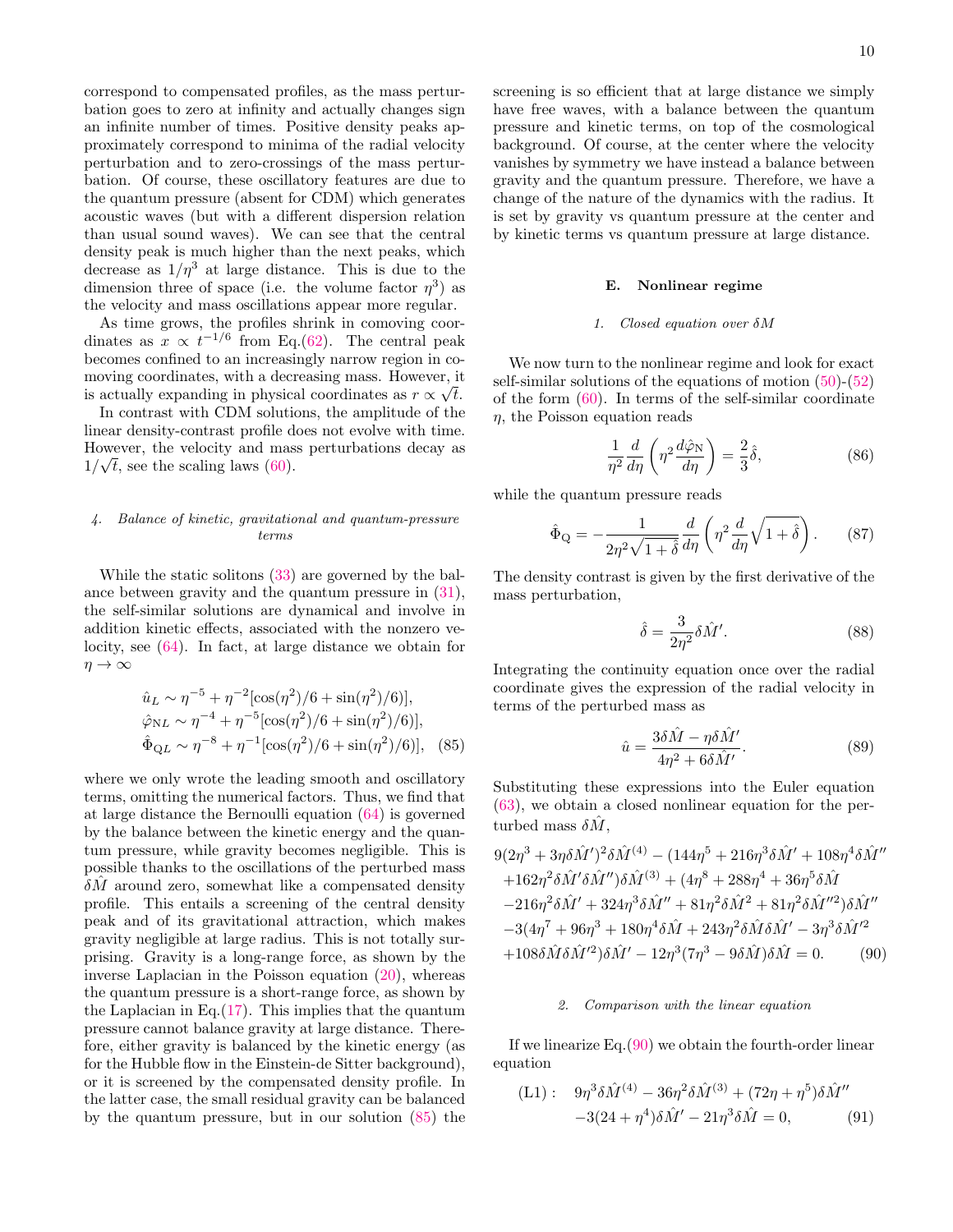whereas from the linear equation  $(80)$ , using  $(88)$  we obtain the fifth-order linear equation

$$
\begin{aligned} \text{(L2)}: \quad & 9\eta^4 \delta \hat{M}_L^{(5)} - 36\eta^3 \delta \hat{M}_L^{(4)} + (108\eta^2 + \eta^6) \delta \hat{M}_L^{(3)} \\ &- (216\eta + \eta^5) \delta \hat{M}_L'' + 24(9 - \eta^4) \delta \hat{M}_L' = 0. \end{aligned} \tag{92}
$$

As it should, we can check that these two equations are related,

$$
(L2) = \eta^4 \frac{d}{d\eta} \left[ \eta^{-3}(L1) \right]. \tag{93}
$$

Thus, the solutions of (L1) are also solutions of (L2). The latter being of order five instead of four, it includes the additional solution (L1)  $\propto \eta^3$ , corresponding to  $\delta M_L =$ constant, and hence to  $\delta_L = 0$ . Therefore, the linearized equation [\(91\)](#page-9-3) is fully consistent with the linear theory studied in Sec. [IV D.](#page-7-5)

#### 3. Numerical procedure

We solve the nonlinear equation [\(90\)](#page-9-1) with a shooting method [\[37\]](#page-20-16), subdividing the spatial domain  $\eta \geq 0$  in three regions: a central region  $\eta \lesssim 0.1$ , an intermediate region  $0.1 \le \eta \le 10$ , and a large-distance region  $\eta \ge$ 10. This allows for a convenient implementation of the boundary conditions.

We look for solutions that converge to the cosmological background at large distance, so that the density contrast and the perturbed mass go to zero. Therefore, at large distances we can use the linearized equation [\(91\)](#page-9-3). This gives the four independent linear modes,

$$
\delta \hat{M}_{L1} = \eta^3 (105 + \eta^4),
$$
  
\n
$$
\delta \hat{M}_{L2} = {}_2F_3 \left( -\frac{7}{4}, \frac{3}{4}; -\frac{1}{4}, \frac{1}{4}, \frac{1}{2}; -\frac{\eta^4}{144} \right) + \frac{\sqrt{\pi}}{180\sqrt{3}} \delta \hat{M}_{L1},
$$
  
\n
$$
\delta \hat{M}_{L3} = \eta^2 {}_2F_3 \left( -\frac{5}{4}, \frac{5}{4}; \frac{1}{4}, \frac{3}{4}, \frac{3}{2}; -\frac{\eta^4}{144} \right) - \frac{\sqrt{\pi}}{126\sqrt{3}} \delta \hat{M}_{L1},
$$
  
\n
$$
\delta \hat{M}_{L4} = \eta^5 {}_2F_3 \left( -\frac{1}{2}, 2; \frac{3}{2}, \frac{7}{4}, \frac{9}{4}; -\frac{\eta^4}{144} \right) - \frac{\pi}{56} \delta \hat{M}_{L1}.
$$
\n(94)

Therefore, at large distance the perturbed mass is a combination of these four modes,

<span id="page-10-2"></span>
$$
\eta \to \infty: \quad \delta \hat{M} = \sum_{i=1}^{4} c_i \, \delta \hat{M}_{Li}, \tag{95}
$$

whith coefficients  $c_i$  to be determined. For  $\eta \to \infty$  the

linear modes show the large-distance behaviors

$$
\delta \hat{M}_{L2} = \cos(\eta^2/6) \left[ \frac{2079}{\eta^4} + \dots \right] - \sin(\eta^2/6) \left[ \frac{63}{\eta^2} + \dots \right],
$$
  
\n
$$
\delta \hat{M}_{L3} = -\cos(\eta^2/6) \left[ \frac{90}{\eta^2} + \dots \right] - \sin(\eta^2/6) \left[ \frac{2970}{\eta^4} + \dots \right],
$$
  
\n
$$
\delta \hat{M}_{L4} = -\cos(\eta^2/6) \left[ \frac{405\sqrt{3\pi}}{2\eta^2} + \dots \right]
$$
  
\n
$$
+\sin(\eta^2/6) \left[ \frac{405\sqrt{3\pi}}{2\eta^2} + \dots \right].
$$
 (96)

Therefore, we can see that the three modes  $\delta M_{L2}$ ,  $\delta M_{L3}$ and  $\delta M_{L4}$  obey the boundary condition  $\delta M \rightarrow 0$ , while the divergent contribution from the mode  $\delta M_{L1}$  is ruled out. This gives the large-distance boundary condition

<span id="page-10-1"></span>
$$
c_1 = 0.\t\t(97)
$$

To implement the boundary condition at the center, we write the Taylor expansion

<span id="page-10-0"></span>
$$
\eta \to 0: \quad \delta \hat{M} = a_3 \eta^3 + a_5 \eta^5 + a_7 \eta^7 + \dots, \tag{98}
$$

corresponding to a density contrast with is finite and smooth at the center, with an expansion in even powers of  $x$ . In particular, the density contrast at the origin is

$$
\hat{\delta}(0) = 9a_3/2. \tag{99}
$$

Thus, the central density contrast  $\hat{\delta}(0)$  specifies the value of  $a_3$ . Next, substituting the expansion  $(98)$  into the differential equation [\(90\)](#page-9-1) gives a hierarchy of equations that determines all higher-order coefficients  $\{a_7, a_9, ...\}$ in terms of  $\{a_3, a_5\}$ . Thus, we are left with only one free parameter  $a_5$ , which is set by the boundary condition [\(97\)](#page-10-1) at infinity.

In practice, we first choose the value of  $\hat{\delta}(0)$ , hence of  $a_3$ , of the profile we aim to compute. Then, for a trial value of  $a_5$ , we compute the profile  $\delta M(\eta)$  up to  $\eta_-\sim 0.1$  with the Taylor expansion [\(98\)](#page-10-0), all higher-order coefficients being known from the substitution into the differential equation [\(90\)](#page-9-1). Next, we advance up to  $\eta_+ \sim$ 10 by solving the nonlinear differential equation [\(90\)](#page-9-1) with a Runge-Kutta algorithm. Then, at  $\eta_+$ , far enough in the linear regime, we match to the linear expansion [\(95\)](#page-10-2). For a random initial guess  $a_5$  at the center, this will give a nonzero coefficient  $c_1$ . Therefore, we use an iterative scheme over  $a_5$  until the matching coefficient  $c_1$  at the outer boundary  $\eta_+$  vanishes. This sets the value of  $a_5$ .

In general, all three coefficients  $c_2, c_3$  and  $c_4$  in the linear expansion [\(95\)](#page-10-2) are nonzero. In contrast, the lineartheory solution [\(84\)](#page-8-2) actually corresponds to the linear mode  $\delta M_{L4}$  only, with  $c_2 = c_3 = 0$ . This corresponds to the fact that the linear modes  $\delta M_{L2}$  and  $\delta M_{L3}$  do not satisfy the appropriate boundary conditions at the center,  $\eta \rightarrow 0$ , which only leaves  $\delta M_{L4}$  as the unique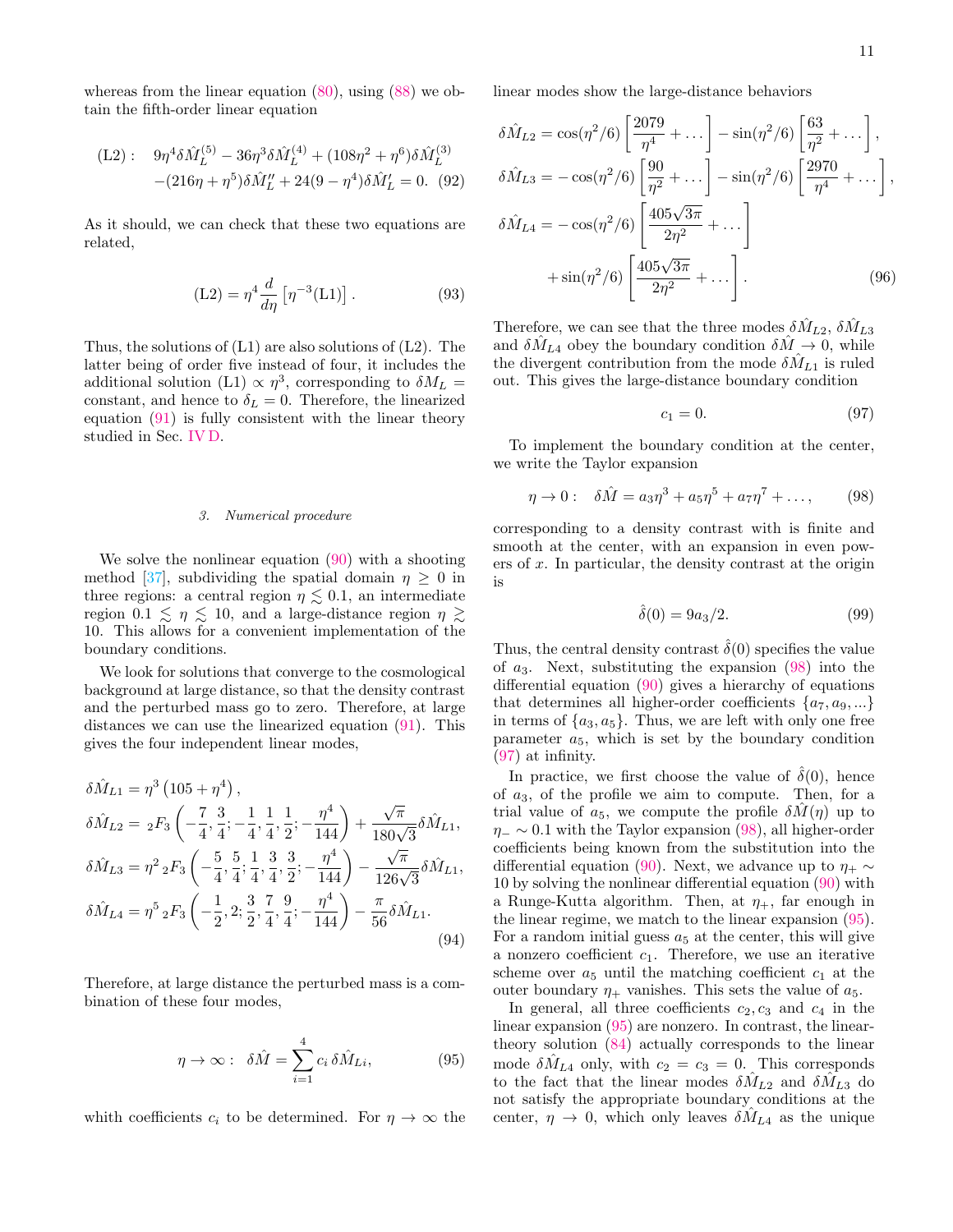solution (up to a normalization) for a linear solution valid over the full range  $0 \leq \eta < \infty$ . This agrees with the fact that we obtained only one linear solution in Sec. [IV D.](#page-7-5)

Once we consider the exact nonlinear differential equa-tion [\(90\)](#page-9-1), matters are different and the modes  $\delta M_{L2}$ and  $\delta M_{L3}$  show nonzero contributions at large distances. This is because at the center the perturbations do not asymptotically vanish (contrary to what happens at  $\eta \rightarrow$  $\infty$ ) but remain finite, so that nonlinear contributions cannot be fully neglected. This changes the mapping between the boundary conditions at the center and at infinity and the large-distance modes  $\delta M_{L2}$  and  $\delta M_{L3}$  are no longer excluded because the behavior at the center of the linear modes is no longer relevant, as this central region is beyond strict linear theory. However, for  $\hat{\delta}(0) \rightarrow 0$  the contributions from the modes  $\delta M_{L2}$  and  $\delta M_{L3}$  become small as compared with that from  $\delta \hat{M}_{L4}$ , as the solution converges to the linear theory.

Therefore, in contrast with the CDM self-similar solutions, for a finite central density there is never convergence to the linear theory at large distance, in the sense that  $\delta M(\eta)$  does not converge to  $\delta M_L(\eta) \propto \delta M_{L4}(\eta)$ . Indeed, the additional modes  $\delta \hat{M}_{L2}$  and  $\delta \hat{M}_{L3}$  also decrease as  $1/\eta^2$ , with oscillatory prefactors. This is due to a strong coupling between the behaviors at the center and at infinity. This arises from the self-similarity of the solution and from the quantum pressure (absent for CDM) which propagates information from the center to infinity and vice versa (by looking for a self-similar solution we have implicitly provided an infinite amount of time to acoustic waves to propagate over all space). Physically, the blow-up character of the solutions means that the scalar matter starts in the nonlinear regime at small radii, and ends in the linear regime (i.e. converges to the Hubble flow) at late times and large radii, as explicitly seen in Sec. [IV I.](#page-14-0) This is the opposite of the usual CDM collapsing solutions, where matter shells start in the linear regime and finally collapse and virialize in the nonlinear inner regions. This couples the final linear era to the initial nonlinear era.

## F. Overdensities

We compare in Figs. [2](#page-11-0) and [3](#page-12-0) the nonlinear and linear densities and the velocity perturbations, for the cases  $\delta(0) = 10$  and 100. We can see that as the height of the central density peak grows, the nonlinear corrections make the peak narrower and all the higher-order peaks move closer to the center. The oscillations of the velocity field also grow and become much sharper. They are no longer symmetric and the velocity shows high and narrow positive spikes at the density minima, where  $\hat{\delta} \simeq -1$ and  $\rho \simeq 0$ . This can be understood from the scalar matter flux. As we have explained in Sec. [IV D 3,](#page-8-3) the profile shrinks in comoving coordinates and loses mass as time grows. Then, for the scalar mass to escape from the cen-



<span id="page-11-0"></span>FIG. 2: Upper panel: nonlinear density contrast  $\hat{\delta}$  (blue solid line) and linear density contrast  $\hat{\delta}_L$  (red dashed line), for  $\hat{\delta}(0) = 10$ . *Middle panel:* nonlinear and linear velocity fields. Lower panel: comparison of the terms in the Bernoulli equation [\(64\)](#page-6-1). We show the kinetic part (red dashed line), the Newtonian gravitational potential (blue dotted line), the quantum pressure (green dot-dashed line), and their sum which must be zero (black solid line).

tral peak across the radius  $R_1(t)$ , associated with the first minimum of the density, the velocity must be large to ensure a large flux despite the small local density. This also holds for the next few peaks where the density minima are also much below the background density.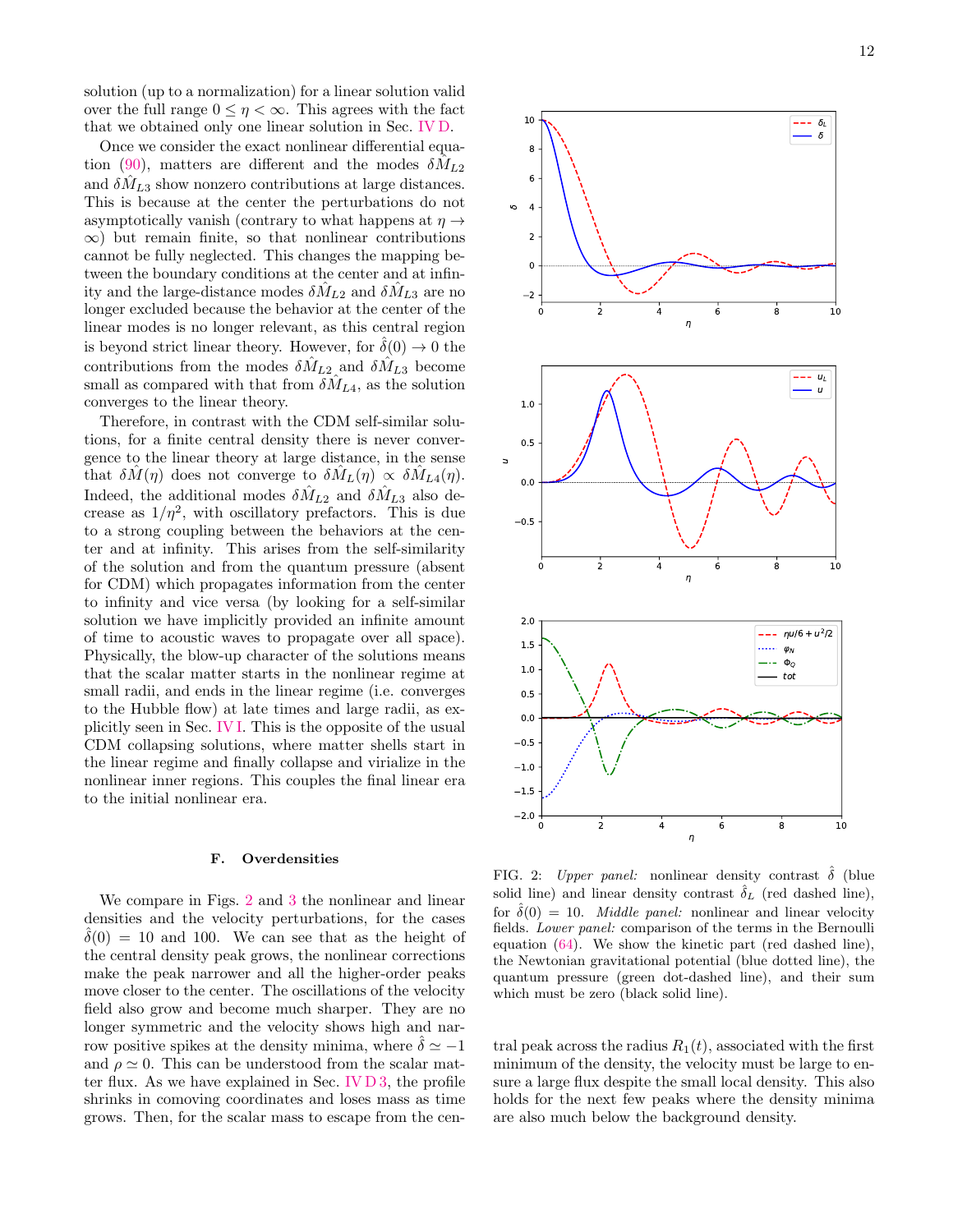

<span id="page-12-0"></span>FIG. 3: Nonlinear and linear solutions as in Fig. [2,](#page-11-0) but for  $\delta(0) = 100.$ 

This ejection of scalar matter, through successive clumps that escape from the central density peak and move to infinity, is also seen in numerical simulations and often called "gravitational cooling" [\[28,](#page-20-5) [29\]](#page-20-6). This allows the system to relax towards equilibrium configurations, in spite of the absence of dissipative processes, by ejecting extra matter and energy to infinity. Of course, in simulations that follow for instance the collisions of DM halos, this transient process is somewhat chaotic, whereas in our self-similar solutions it is well ordered and takes place at

all times, up to a rescaling of length and mass scales. However, it is interesting to recover this process in the simple and semi-analytic self-similar solutions studied in this paper. We shall come back to this ejection of matter in Sec. [IV I](#page-14-0) below, where we compute the trajectories of constant-mass shells.

As explained in Sec. [IV D 3](#page-8-3) from the linear solution, these dynamics involve a changing interplay between gravity, quantum pressure and kinetic effects. This phenomenon remains valid in the nonlinear regime, as seen in the lower panels that show the various terms in the Bernoulli equation [\(64\)](#page-6-1). Near the center, gravity and the quantum pressure play the major roles, as the velocity vanishes at the center by symmetry. Gravity ensures that the central overdensity does not decay too fast and actually follows the cosmological background density, whereas the quantum pressure resists the gravitational pull and ejects some matter outside of the central peak. As the central density becomes very large (see Fig. [3\)](#page-12-0), this dominance of gravity and quantum pressure extends over several density peaks, with sharp transitions at the density minima associated with the spikes of the velocity field, and hence of the kinetic terms, balanced by spikes of the quantum pressure. Indeed, being an integral of the matter density, the gravitational potential  $\varphi_N$  is very smooth and cannot follow the sharp changes of the velocity. In contrast, the quantum pressure [\(53\)](#page-5-3) being the second derivative of the density, it is a local quantity that responds to local changes of the system. At larger distances, where we recover the linear regime, the gravitational potential becomes negligible as the mass perturbation is screened, like for a compensated profile. There, the quantum pressure and kinetic terms play the dominant roles and scalar fluctuations travel afar in a wavelike fashion. Thus, we can see how the gravitational cooling is related to the wavelike features of the FDM dynamics, thanks the relevance of the quantum pressure.

The numerical computation shows that the density contrast always remains above  $-1$ , and hence the density never vanishes and remains strictly positive. This can be shown analytically as follows. Let us look for a regular solution with a vanishing density at the point  $\eta_0$ ,

$$
\delta \hat{M}(\eta) = a_0 + a_1(\eta - \eta_0) + a_2(\eta - \eta_0)^2 + \dots, \quad (100)
$$

with the zero-density constraint

$$
\hat{\delta}(\eta_0) = -1: \quad a_1 = -\frac{2}{3}\eta_0^2. \tag{101}
$$

Substituting into the equation of motion [\(90\)](#page-9-1) determines the coefficients  $a_2, a_3, \dots$ , and gives the solution

$$
\delta \hat{M}(\eta) = a_0 - \frac{2}{9} (\eta^3 - \eta_0^3), \tag{102}
$$

where  $a_0$  remains undetermined. We can check that this is indeed a solution of Eq.[\(90\)](#page-9-1) and it yields  $\delta(\eta) = -1$ , that is, the constant zero-density solution  $\rho = 0$ . Thus, the only regular self-similar solution where the density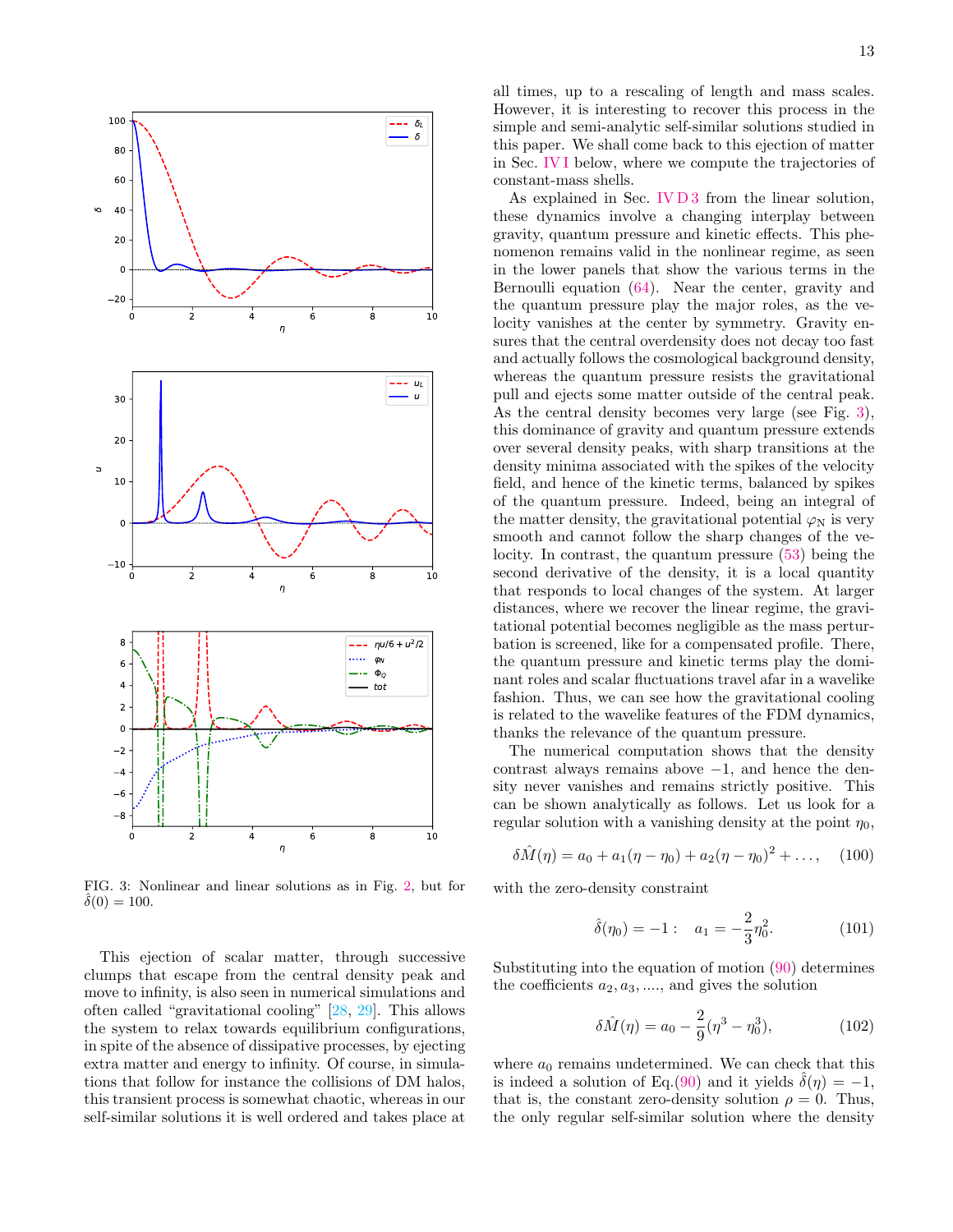vanishes at a point is actually the homogeneous vacuum. This implies that the nonlinear density profiles shown in Figs. [2](#page-11-0) and [3](#page-12-0) can never touch the zero-density threshold. The fact that the density always remains strictly positive means that the Madelung transformation [\(14\)](#page-2-4) is always well defined and the  $\psi$ -field and  $\{\rho, \vec{v}\}\$ -hydrodynamical pictures are equivalent. Therefore, the self-similar solu-tions obtained from [\(90\)](#page-9-1) in terms of  $\{\rho, \vec{v}\}\$ give at once the self-similar solutions in terms of  $\psi$  and we do not miss any by working in the hydrodynamical framework. In fact, because our solutions are spherically symmetric the spatial dimensionnality is reduced to one and the radial velocity can always be written as the gradient of a phase  $S = \int dr v_r$ , so that the Schrödinger and hydrodynamical pictures are equivalent.

#### G. Underdensities

We show in Figs. [4](#page-13-0) and [5](#page-14-1) the case of underdense central regions,  $\delta(0) = -0.8$  and  $-0.99$ . As compared with the linear profiles, we find that nonlinear corrections now move the density peaks to larger distance and widen the central void, in contrast with the overdense case. Again, by symmetry the velocity vanishes at the center so that the gravitational and quantum pressure terms dominate in the Bernoulli equation [\(64\)](#page-6-1), while the kinetic and quantum pressure terms dominate at large distance in the linear regime, where the mass perturbation is screened as for a compensated profile.

Again, the density contrast always remains above  $-1$ , that is, the density  $\rho$  is always strictly positive, and the equivalence of the  $\psi$ -field and  $\{\rho, \vec{v}\}$ -hydrodynamical pictures is valid.

## H. Husimi distribution

#### 1. Overdensities

We show in Figs. [6](#page-15-0) the radial Husimi distributions  $\hat{f}_{H}(\eta, \nu_r)$ , where  $\nu_r$  is the radial velocity. As seen in Figs. [2](#page-11-0) and [3,](#page-12-0) as the central density increases successive density peaks are more clearly defined and separated by almost void regions. This is also seen in the Husimi distribution, with the number of well-defined peaks increasing with  $\delta(0)$ . At large distance, where the profile converges to the cosmological background, the finite smoothing  $\sigma$  involved in the definition of the Husimi distribution smears out the density and velocity perturbations and the Husimi distribution converges to the background result [\(72\)](#page-7-6).

As the spatial coarsening  $\sigma_x \propto \sigma$  decreases, the velocity coarsening  $\sigma_p \propto 1/\sigma$  increases, following the Heisenberg uncertainty principle [\(69\)](#page-6-6). Thus, for the case  $\delta(0) = 10$  with  $\sigma = 1$ , we can see the velocity asymmetry inside the central peak (the radial velocity is positive as seen in Fig. [2\)](#page-11-0) but the spatial profile is somewhat



<span id="page-13-0"></span>FIG. 4: Nonlinear and linear solutions as in Fig. [2,](#page-11-0) but for  $\delta(0) = -0.8$ .

smoothed out. Decreasing  $\sigma$  to 0.3 gives a better separation between the first two peaks and preserves signs of the density fluctuations at larger radii, but this comes at the price of a significant smoothing along the velocity axis and the asymmetry of the velocity distribution in the central peak can no longer be distinguished. Note that the scale of the vertical velocity axis is larger for the lower panels with  $\sigma = 0.3$ . In fact, in the limit  $\sigma \to 0$  we have  $\hat{f}_{\text{H}} \sim \sigma^3 \pi^{-3/2} \hat{\rho}(\eta)$  at fixed  $\vec{\nu}$ .

For  $\delta(0) = 100$  the spatial width of the central and few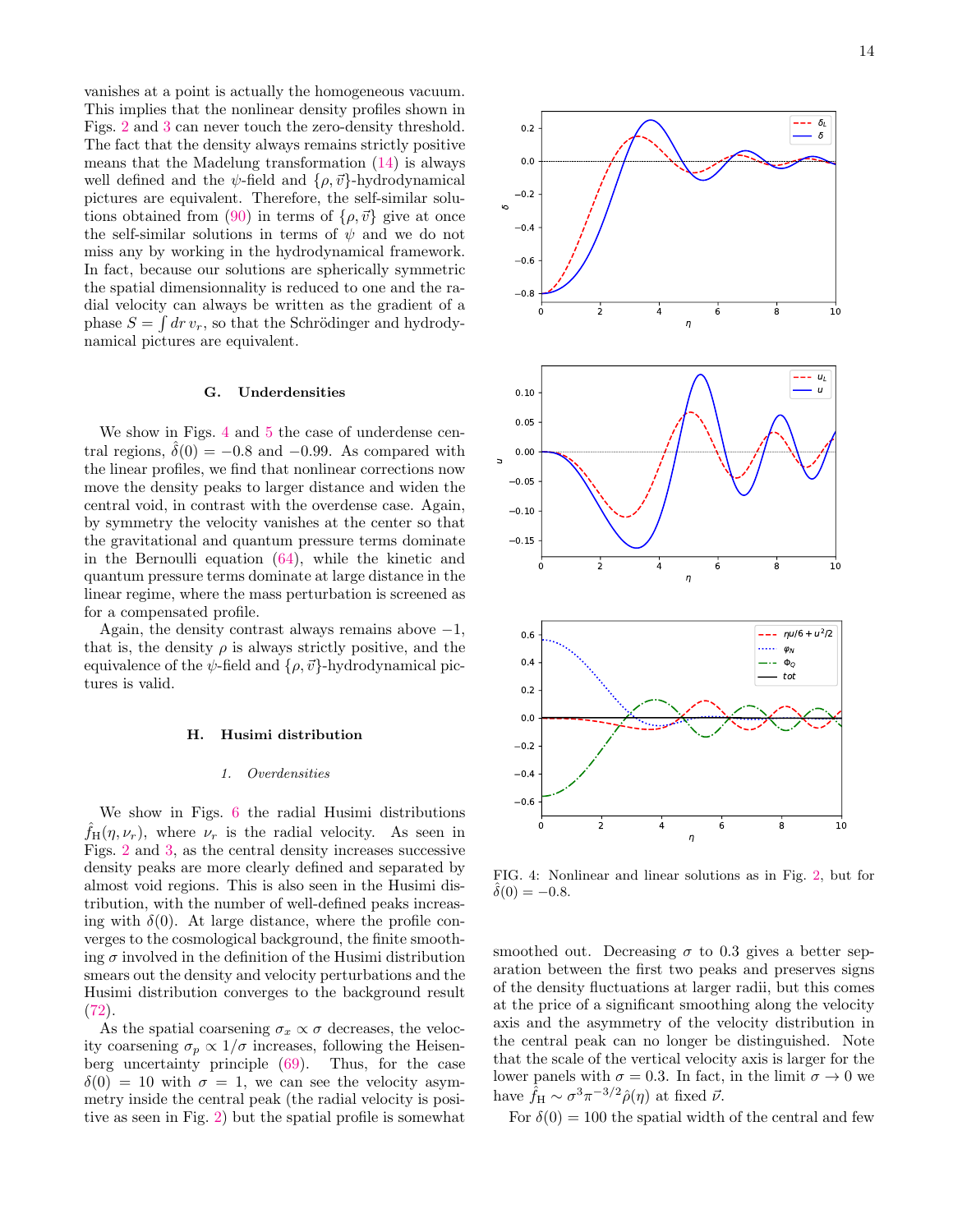

<span id="page-14-1"></span>FIG. 5: Nonlinear and linear solutions as in Fig. [2,](#page-11-0) but for  $\delta(0) = -0.99$ .

subsequent peaks shrinks, as seen in Fig. [3.](#page-12-0) This implies that the coarsening  $\sigma = 1$  is no longer sufficient to separate the first few peaks. This leads to artificial interferences between these peaks and to a Husimi distribution that is difficult to interpret and far from the semiclassical expectations. Decreasing  $\sigma$  to 0.3 gives a more faithful representation of the system, as we can clearly see the sequence of scalar-field clumps. However, this erases most of the information about the velocity field.

This shows that it is not always straightforward to

use the Schrödinger equation  $(54)$  and the Husimi distribution as an alternative to N-body simulations to compute the classical phase-space distribution that obeys the Vlasov equation. Different choices of the smoothing  $\sigma$ can lead to rather different pictures that can be difficult to relate to the underlying dynamics. This may become a problem for systems that exhibit a large range of scales, as for the hierarchical gravitational clustering displayed by cosmological structures. For the self-similar solutions that we study in this paper, where the density is everywhere strictly positive and the hydrodynamical mapping [\(14\)](#page-2-4) well defined, the density and velocity fields provide a clearer picture of the dynamics than the phase-space Husimi distribution.

## 2. Underdensities

We show in Fig. [7](#page-16-0) the case of the central underdensity  $\delta(0) = -0.99$ . Again, we find that the smaller value of  $\sigma$  enables a better separation of the successive density peaks but erases the velocity asymmetries.

## <span id="page-14-0"></span>I. Trajectories associated to the self-similar solutions

The density and velocity fields, as well as the Husimi distribution, provide an Eulerian point of view on the self-similar solutions. To understand better the dynamics it is useful to consider a complementary Lagrangian point of view. Thanks to the spherical symmetry, in the hydrodynamical picture the analogue of a particle trajectory is the motion of the radius  $r(t)$  that encloses a fixed mass  $M(< r) = M$ . From Eq.[\(60\)](#page-6-3), the mass  $M(*r*) = \overline{M} + \delta M$  reads

<span id="page-14-2"></span>
$$
M = \bar{M} + \delta M = \epsilon^{3/2} t^{-1/2} \left[ \frac{2}{9} \eta^3 + \delta \hat{M}(\eta) \right]. \tag{103}
$$

This implicitly gives the trajectory  $\eta(t)$  as a function of time for a given mass. In fact, from Eq. $(103)$  we obtain at once the scaling law

<span id="page-14-4"></span>
$$
\eta(t|M,\epsilon) = \eta(\epsilon^{-3}M^2t),\tag{104}
$$

that is,  $\eta$  only depends on the combination  $\epsilon^{-3}M^2t$ . Therefore, trajectories associated with different masses or different values of  $\epsilon$  can be obtained from a single trajectory by a rescaling of time,

<span id="page-14-3"></span>
$$
t \propto \epsilon^3 M^{-2}.\tag{105}
$$

However, the shape of the trajectory depends on the selfsimilar profile, defined for instance by the central density contrast  $\delta(0)$ . The result [\(105\)](#page-14-3) shows that large masses correspond to small times, in contrast with the self-similar CDM solutions that describe a hierarchical collapse where large masses collapse later [\[25,](#page-20-3) [26\]](#page-20-15). This is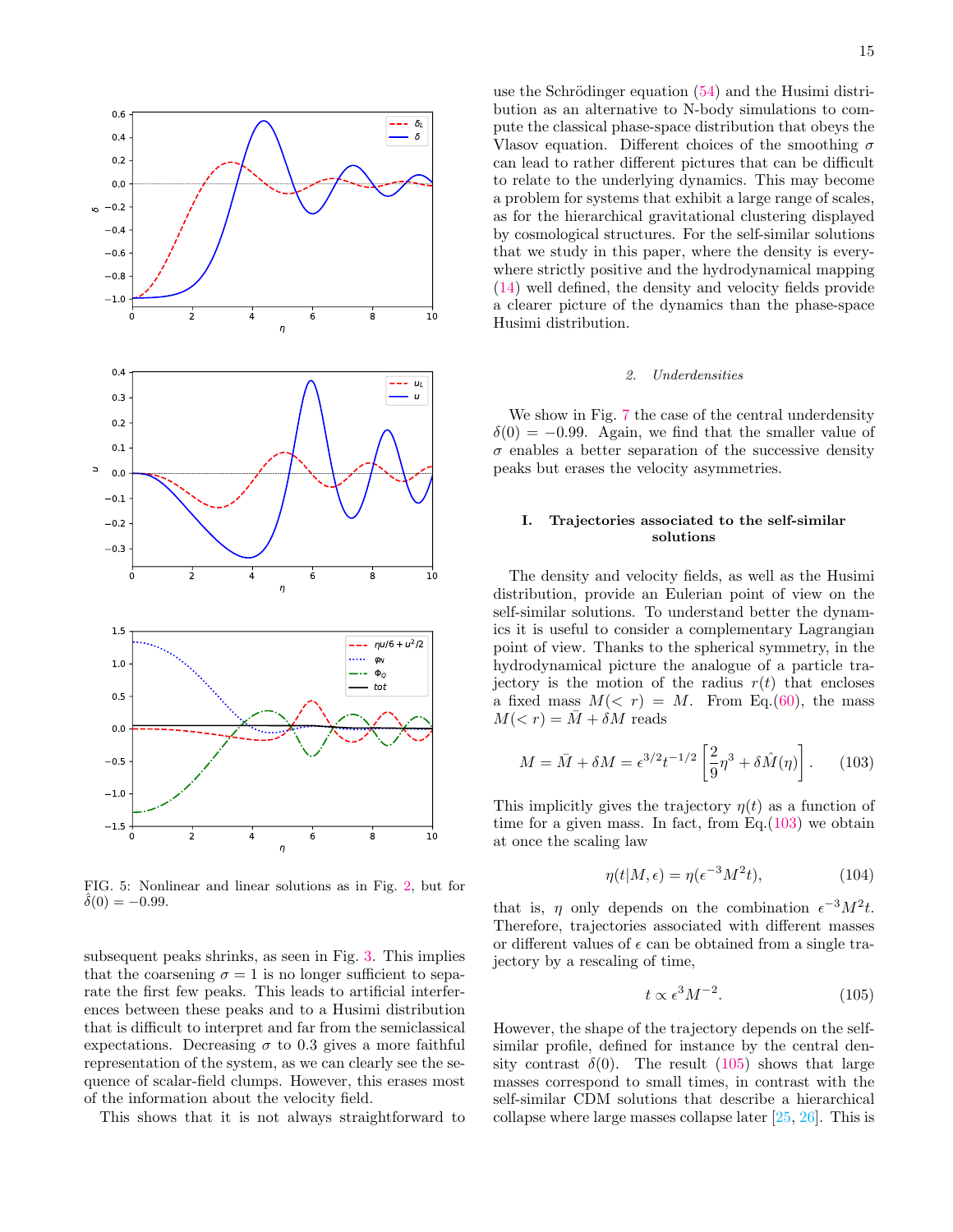

<span id="page-15-0"></span>FIG. 6: Isodensity contours for the radial Husimi distribution function  $\hat{f}_{H}(\eta, \nu_r)$  for  $\sigma = 1$  (upper row,  $\delta(0) = 10$  and 100) and for  $\sigma = 0.3$  (lower row,  $\delta(0) = 10$  and 100).

because the FDM self-similar solutions describe instead a slow blow-up, that roughly follows the Hubble expansion. Indeed, as the total overdensity  $1 + \delta$  is always positive, at fixed time  $M(\eta)$  and  $\eta(M)$  are monotonic increasing functions. The scaling law [\(104\)](#page-14-4) then implies that  $\eta(t)$ is also a monotonic increasing function of t at fixed M. Therefore, at  $t \to 0$  we have  $\eta \to 0$  and at  $t \to \infty$  we have  $\eta \to \infty$ . Thus, in terms of the rescaled radius  $\eta$ , at early time the mass shell starts close to origin, inside the central peak or void, far in the nonlinear regime if the self-similar solution is nonlinear at the center, whereas at late time the mass shell moves increasingly far in the linear regime, at large distance. Thus, whereas the trajectories found in the CDM self-similar solutions describe a spherical collapse that runs from the linear to the nonlinear regime, the trajectories found in the FDM self-similar solutions describe an expansion that runs from the nonlinear to the linear regime, independently of whether the central region is overdense or underdense.

We show in Fig. [8](#page-16-1) the trajectories obtained inside the self-similar solutions defined by  $\delta(0) = 100$  and  $-0.99$ . We plot the trajectories  $x(t)$  in terms of the comoving co-ordinate, using Eq.[\(62\)](#page-6-0), which gives  $x(t) = \epsilon^{1/2} t^{-1/6} \eta(t)$ . For the numerical computations we take  $\epsilon = 1, M = 1$ ; as

explained in Eq.[\(105\)](#page-14-3) other values of  $\epsilon$  or M only correspond to a rescaling of time and radius. We can see that in all cases the trajectories roughly follow the Hubble expansion, as the comoving radius  $x(t)$  goes to nonzero finite values at both small and large times. This agrees with the scaling  $\delta = \hat{\delta}(\eta)$  in [\(60\)](#page-6-3), which means that the typical density  $\rho$  follows the decrease of the background density  $\bar{\rho} \propto t^{-2}$ . Indeed, this clearly implies that mass shells cannot expand much more slowly or faster than the Hubble flow. At late times, which correspond to large  $\eta$ , the background term  $2\eta^3/9$  dominates in the bracket in Eq.[\(103\)](#page-14-2). This means that, independently of  $\delta(0)$ , we recover the Hubble flow with  $x(t) \simeq \bar{x}$ , where  $\bar{x} = (9/2)^{1/3} M^{1/3}$  is the background comoving radius associated with the mass  $M$ . On top of this asymptotic value we have subdominant oscillations associated with the linear regime. This also corresponds to the limit of large masses, as they are at larger radii further into the linear regime.

For the overdense case, we can see that the comoving radius  $x(t)$  increases from its initial to its final value. This is because the mass shell is initially inside the central density peak, close to the origin. This overdense configuration implies an initial radius  $x_i$  that is smaller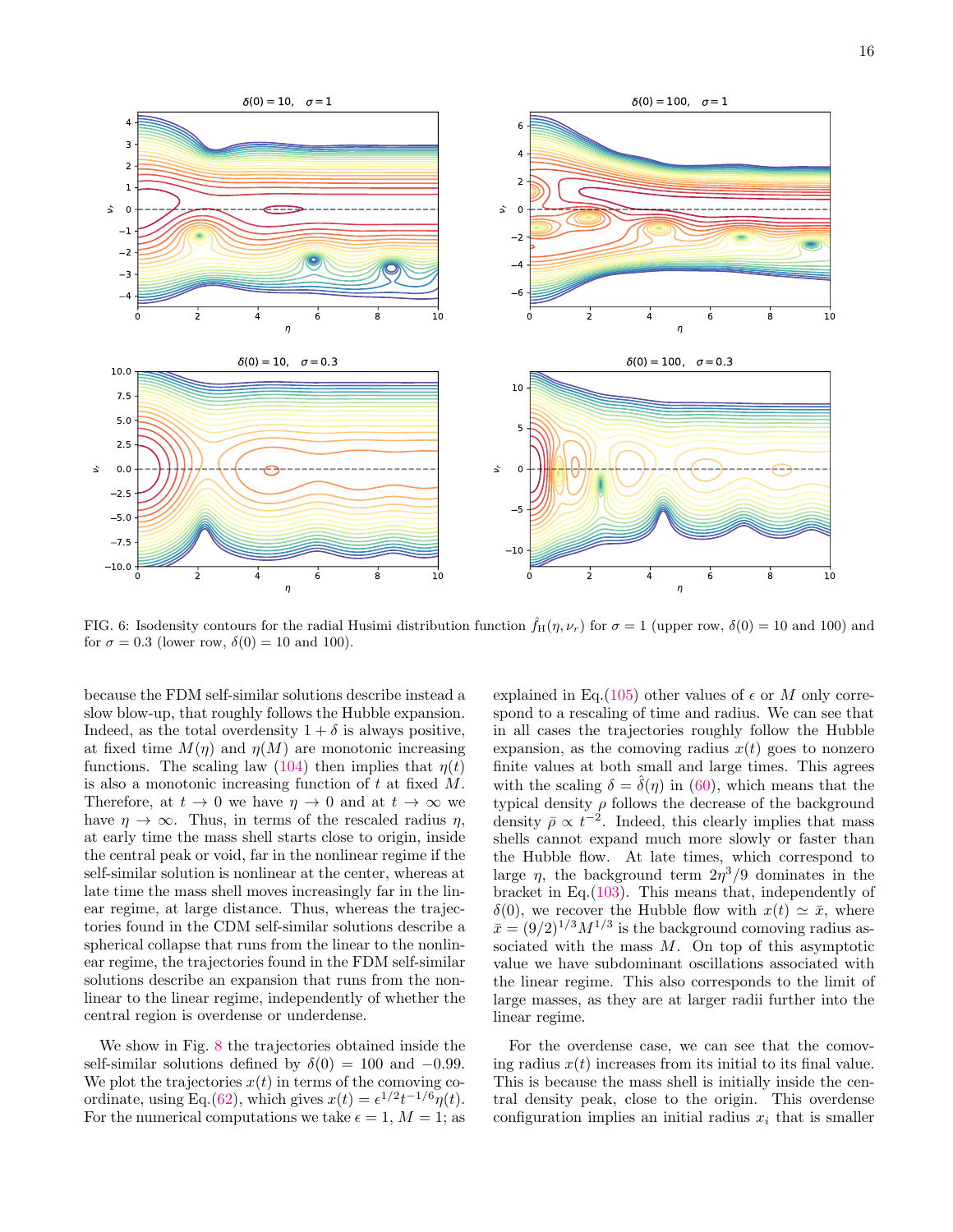

<span id="page-16-0"></span>FIG. 7: Isodensity contours for the radial Husimi distribution function  $f_H(\eta, \nu_r)$ , for  $\sigma = 1$  (upper panel) and  $\sigma = 0.3$  (lower panel) with  $\delta(0) = -0.99$ .

than its counterpart  $\bar{x}$  in the background universe, for the same mass M (as  $\rho \propto M/x^3$ ). At late time, as we recover the Hubble flow with increasingly small perturbations, the trajectory converges to  $\bar{x} > x_i$ . Conversely, for the underdense case, the comoving radius  $x(t)$  decreases from its initial to its final value. In the case of the high central overdensity  $\delta(0) = 100$ , where there are three well marked density peaks separated by velocity spikes, see Fig. [3,](#page-12-0) the trajectory has an intermittent character with well-distinguishable steps in the nonlinear regime. The comoving radius grows very slowly when the shell is inside the density peaks, or clumps, and shows fast accelerations as it moves from one clump to the next, because of the velocity spikes found in Fig. [3,](#page-12-0) associated with the voids that separate the clumps. For the underdense case  $\delta(0) = -0.99$  the secondary peaks and their velocity spikes are weak, see Fig. [5,](#page-14-1) and we cannot distinguish well-marked steps in the trajectory.

Although the self-similar profile shrinks in comoving coordinates, as  $x \propto t^{-1/6}$  at fixed  $\eta$  from Eq.[\(62\)](#page-6-0), the mass-shell trajectories remain roughly constant, with a global finite increase for overdense cases and a global finite decrease for underdense cases. Thus, as for wave



<span id="page-16-1"></span>FIG. 8: Trajectory  $x(t)$  of the comoving radius associated with a fixed mass, as a function of cosmic time  $t$ . We show the case of the self-similar solutions defined by the central density contrasts  $\delta(0) = 100$  (upper panel) and  $\delta(0) = -0.99$ (lower panel).

packets where one needs to distinguish the group and phase velocities, we can distinguish two velocities or trajectories in the self-similar solutions. We have a "geometric" trajectory,  $x \propto t^{-1/6}$ , that describes the shrinking of the self-similar profile, and a "matter" trajectory,  $x \sim$  constant, that describes the flow of matter. They correspond to  $r \propto t^{1/2}$  and  $r \sim t^{2/3}$  in physical coordinates. In particular, as explained above, matter flows "through" the self-similar profile towards the largedistance linear regime. It escapes from the nonlinear central region, going through a series of clumps and velocity bursts, until it converges to the Hubble flow at large distance. This ejection of matter is reminiscent of the gravitational cooling found in numerical simulations.

Therefore, the matter content of a given clump does not remain fixed with time, as matter slowly flows through it (and reaches large velocities at its boundaries, where the density is very small). Again, this is reminiscent of the behaviors of system governed by wave equations. Here this is due to the quantum pressure, which originates from the Schrödinger equation that exhibits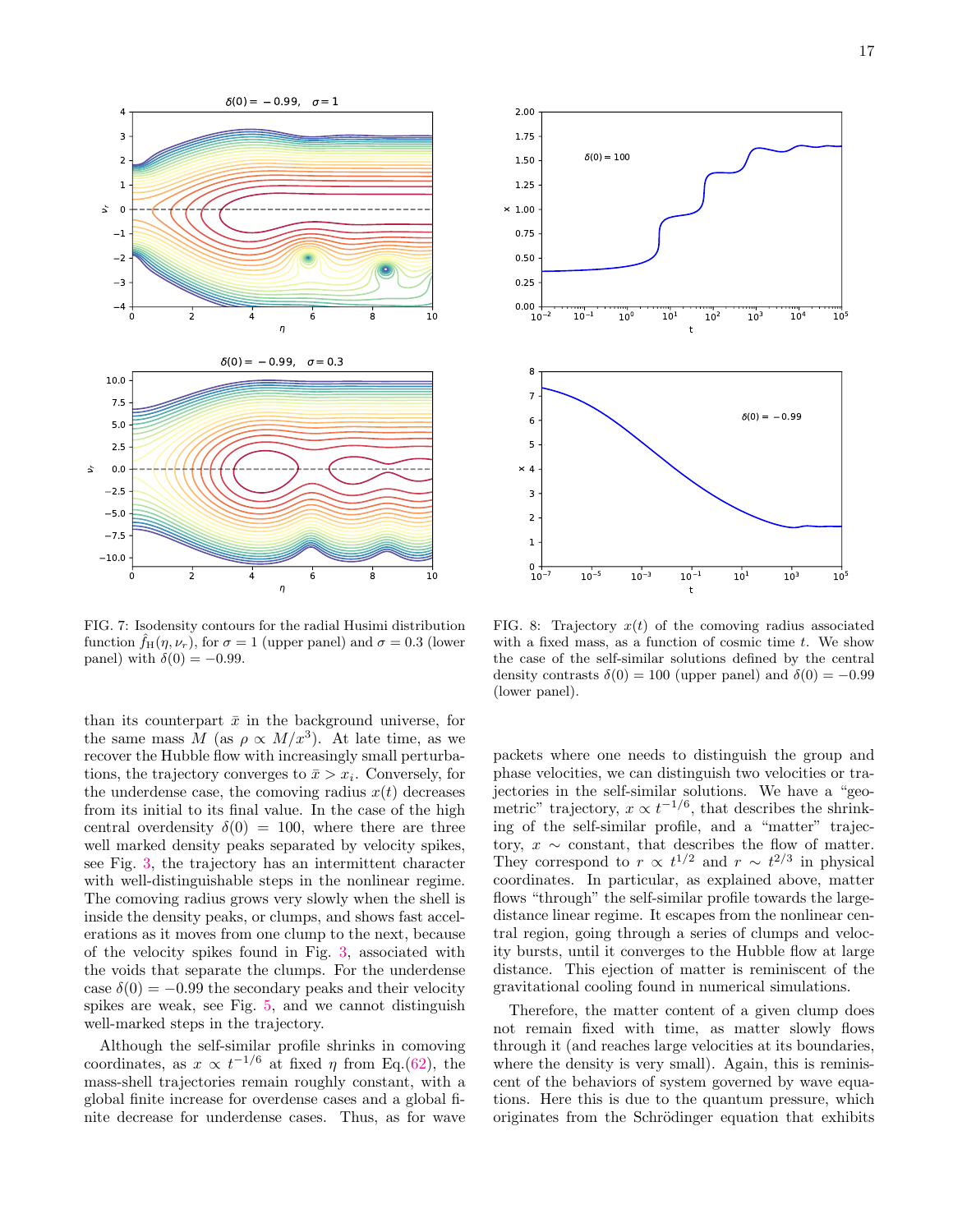well-known wavelike and interference behaviors.

# <span id="page-17-0"></span>V. HIGH-DENSITY ASYMPTOTIC LIMIT



<span id="page-17-3"></span>FIG. 9: Asymptotic self-similar (red solid line) and soliton (black dashed line) density profiles, normalized to  $\rho(0) = 1$ .

We recalled in Sec. [II](#page-1-0) that the SP system  $(3)-(4)$  $(3)-(4)$  $(3)-(4)$  is invariant under the scaling law [\(5\)](#page-1-2). In the case of the cosmological self-similar solutions, this symmetry is broken by the Einstein-de Sitter background that sets the boundary condition at large distance. In contrast with the family of solitonic solutions [\(33\)](#page-4-6) in vacuum, we can no longer obtain a family of self-similar solutions by the rescaling [\(5\)](#page-1-2), as this would also change the density at infinity (and hence correspond to a different boundary condition). However, in the limit of large density contrasts, the background density becomes negligible as compared with the central density and we can expect the inner profile to converge to a limiting shape that obeys the scaling law [\(5\)](#page-1-2), which reads here

<span id="page-17-1"></span>
$$
\{\eta, \psi, \rho, M\} \to \left\{\lambda^{-1}\eta, \lambda^2\psi, \lambda^4\rho, \lambda M\right\}.
$$
 (106)

We can obtain the equation satisfied by this limiting profile by substituting these scalings into  $Eq.(90)$  $Eq.(90)$  and keeping only the leading terms in the limit  $\lambda \to \infty$ . This gives

<span id="page-17-2"></span>
$$
M^{\prime 2}M^{(4)} - 2M^{\prime}M^{\prime\prime}M^{(3)} + M^{\prime\prime 3} = \frac{4}{\eta^2}MM^{\prime 3} .
$$
 (107)

In this limit we identified  $M \simeq \delta \hat{M}$  and  $\rho \simeq \hat{\delta}$ , so that the density is given by  $\rho = 3M'/(2\eta^2)$ . This nonlinear equation is then invariant under the symmetry [\(106\)](#page-17-1). This means that a complete family of solutions can be obtained from one solution, normalized for instance by  $\rho(0) = 1$ , by the rescaling [\(106\)](#page-17-1). Solving Eq.[\(107\)](#page-17-2) is actually more difficult than finding solutions of Eq.[\(90\)](#page-9-1), as the density minima between the successive peaks now touch the vacuum value  $\rho = 0$ . These points, where 18

 $M' = M'' = 0$ , are singular points of the differential equation [\(107\)](#page-17-2). In practice, we compute the finite- $\lambda$  pro-file defined by Eq.[\(90\)](#page-9-1) and check that for large  $\delta(0)$  the curves collapse to a unique profile normalized to  $\rho(0) = 1$ after applying the scaling [\(106\)](#page-17-1). We also checked that this profile approximately satisfies Eq.[\(107\)](#page-17-2).

We compare in Fig. [9](#page-17-3) this asymptotic self-similar profile with the soliton profile obtained from  $Eq.(33)$  $Eq.(33)$ , which reads in terms of the dimensionless variables

$$
\nabla_{\eta}^{2} \psi_{\text{sol}} = 2(\varphi_{\text{N}} - \alpha)\psi_{\text{sol}}, \quad \nabla_{\eta}^{2} \varphi_{\text{N}} = \frac{2}{3}\psi_{\text{sol}}^{2}.
$$
 (108)

We can see that the two profiles do not coincide. Thus, even as the central density increases the shape of the central peak of the self-similar profile does not converge to the soliton equilibrium. This is due to the importance of kinetic effects, which dominate near the boundary of the central peak as seen in the lower panel in Fig. [3.](#page-12-0) Besides, beyond the kinetic terms, the soliton balance equation [\(31\)](#page-4-5) differs from the self-similar Bernoulli equation [\(64\)](#page-6-1) by the  $\alpha$  parameter on the right-hand side. Thus, the two profiles are different and the central peak of the selfsimilar solution is narrower than the soliton peak. Therefore, even though at large densities the local timescale inside the central peak becomes much smaller than the Hubble time, the profile does not relax towards the static soliton profile. This shows that the convergence towards the soliton core is not guaranteed in all configurations.



<span id="page-17-4"></span>FIG. 10: Mass of the density peaks for the asymptotic selfsimilar density profile normalized to  $\rho(0) = 1$ 

At large radius, we can neglect the right-hand side in Eq.  $(107)$ . This gives a homogeneous equation that can be solved as

$$
\eta \to \infty: \quad \rho \simeq \frac{3b}{2\eta^2} \cos^2\left[\frac{a(\eta - \eta_0)}{\sqrt{2}}\right],
$$

$$
M \simeq M_0 + b \left[\frac{\eta - \eta_0}{2} + \frac{\sin[\sqrt{2}a(\eta - \eta_0)]}{2\sqrt{2}a}\right], (109)
$$

where the parameters  $M_0$ ,  $\eta_0$ , a and b are undetermined (one needs to solve the complete equation [\(107\)](#page-17-2) to derive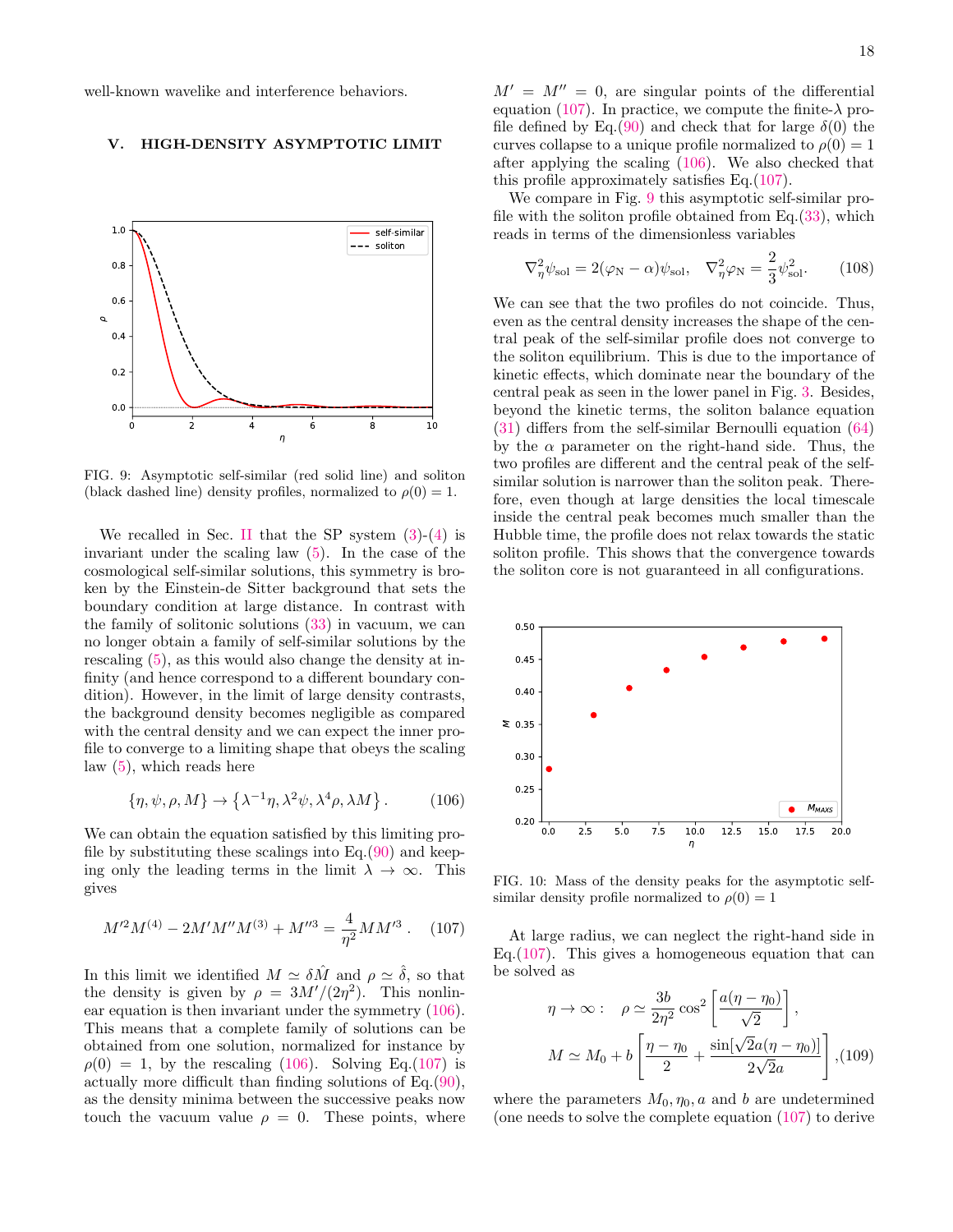their value). We can check that the density is always positive but now vanishes on an almost periodic set of radii. Thus, the oscillations of the asymptotic profile have equal length in the radius  $\eta$ , while the linear-profile oscillations had equal lengths in  $\eta^2$ , as seen in Eq.[\(83\)](#page-8-4). The nonlinear effects both move the density peaks towards the center and change their scaling with distance. The enveloppe of the density oscillations decreases like  $1/\eta^2$ , while the soliton density shows an exponential falloff. This also implies that the mass grows linearly with the radius, so that each peak (or more precisely each shell in the 3D space) contains the same mass. Thus, the outer shells are not as negligible as appears in the density plots. This is also shown in Fig. [10,](#page-17-4) where we plot the mass associated with the first few density peaks (i.e. the mass in each spherical shell delimited by minima of the density).

## <span id="page-18-0"></span>VI. CDM COMPARISON, SEMICLASSICAL LIMIT AND CONCLUSION

Self-similar solutions for collisionless matter in a perturbed Einstein-de Sitter universe have been obtained by [\[25\]](#page-20-3). Using a different method, these results were recovered and extended to collisional gas by [\[26\]](#page-20-15). These solutions describe the gravitational collapse of spherical overdense regions or the expansion of voids. Thus, starting at early times with a small linear perturbation  $\delta_L(x, t_i)$ , which follows a power-law profile, the density contrast grows as  $t^{2/3}$ , according to the linear growing mode, until it reaches the nonlinear regime. Then, nonlinear effects modify the shape of the profile in the inner regions. At small radii it takes again a power-law form, but with a different exponent that depends on the exponent of the linear seed. Thus, one obtains a family of solutions, characterized by the slope of the density perturbation at large distance. For the collisional case, the profile also depends on the adiabatic index  $\gamma$ . In the case of overdense regions, these self-similar solutions display a gravitational instability and increasingly distant shells collapse. They typically stabilize at a fixed fraction of their turn-around radius, as gravity is balanced either by the radial velocity dispersion or by the thermal pressure (in the collisional case). This leads to a virial equilibrium in the inner nonlinear core, with a mass and a radius that grow with time, both in physical and comoving coordinates.

The self-similar solutions we have obtained in this paper for FDM are very different. They do not follow power-law shapes and their amplitude does not grow with time. Thus, the density contrast at the center,  $\delta(0)$ , remains constant. This implies that the gravitational instability is balanced by the quantum pressure and there is no transition from the linear to the nonlinear regime for the profile as time increases. The profile remains linear on all scales and at all times or remains nonlinear in the center.

In contrast with the CDM case, the large-distance and

linear-theory limits no longer coincide. Although at large radii the density perturbation becomes small and a linear treatment is valid, the profile does not converge to the linear-theory profile. This is because at large distance we have nonzero contributions from the three linear modes that are well behaved at infinity, while the linear theory selects only one of them, which satisfies in addition the boundary condition at the center.

The constant amplitude with time also means that these solutions do not exhibit a gravitational collapse. In fact, both for underdense and overdense central regions, the mass contained in the central peak or "void" decreases with time as  $M \propto t^{-1/2}$ . The associated radius increases as  $t^{1/2}$  in physical coordinates but decreases as  $t^{-1/6}$  in comoving coordinates. Thus, instead of accreting mass, the central region continuously expels matter. In the nonlinear regime, this occurs through well-separated clumps that travel outward in physical coordinates, in a fashion similar to the expulsion of matter in gravitational cooling. However, in these self-similar solutions matter does not remain trapped inside each clump and moves outward faster, leaking from one clump to the next one through a low-density but high-velocity narrow region. At large radii, in the linear regime, we have acoustic waves around the cosmological background as the central overdensity is screened as for a compensated profile, so that the gravitational force is negligible as compared with kinetic and quantum-pressure terms.

The characteristic exponents  $M \propto t^{-1/2}$ ,  $r \propto t^{1/2}$ , are universal, in contrast with the continuous range of exponents obtained in the CDM case, which depend on the slope of the linear seed. This is related to the fact that at large distance we do not have a power-law profile, with a free exponent, but a well determined oscillatory profile around the background, which depends on the value of the central density As explained above, the profile at large distance, although within the linear regime of small perturbations, differs from the linear-theory profile by two additional linear modes, with coefficients that depend on the central density. Thus, in contrast with the CDM case, we have a strong coupling from the small inner radii onto the large outer radii. Indeed, in the CDM non-collisional case [\[25,](#page-20-3) [26\]](#page-20-15), outer shells are decoupled and follow the spherical collapse, which only depends on the inner mass from Gauss theorem and not on the density profile. This means that they collapse as in free fall (with an initial outward velocity close to the Hubble flow) until shell crossing occurs at nonlinear radii (which implies the mass within each shell is no longer constant and the dynamics become more complex). Similarly, in the collisional collapse of a polytropic gas, the pressure at large radii beyond the shock (located around the virial radius) is zero (because one starts from cold initial conditions), so that free-fall spherical collapse also applies. The pressure becomes nonzero at the shock, associated with a jump of the temperature and of the entropy, and balances gravity at smaller radii [\[26,](#page-20-15) [27\]](#page-20-4). In contrast, for the self-similar solutions of FDM, outer shells do not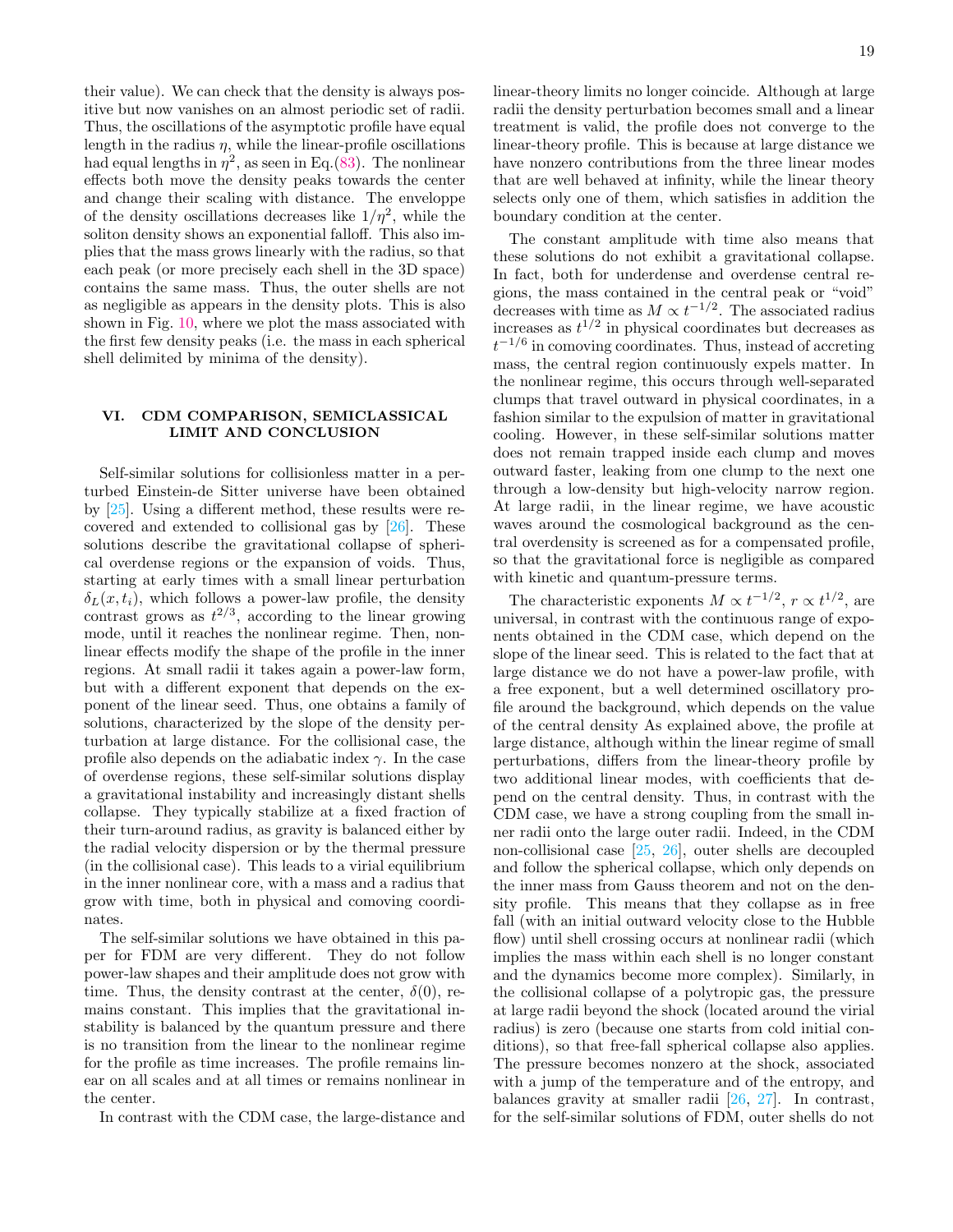follow a spherical free fall. This is because the effective "pressure", associated with the quantum pressure, is not zero. Instead, together with kinetic terms, it dominates over gravity. This leads to acoustic-like oscillations, or waves, that transport information from small to large scales and build this coupling between small and large scales.

As the Schrödinger equation  $(54)$  was also proposed [\[21–](#page-20-1)[24\]](#page-20-2) as an alternative to N-body simulations to compute the evolution of CDM in the semiclassical limit,  $\epsilon \to 0$ , one can be surprised by this large difference between the self-similar solutions. Indeed, in the semiclassical limit one expects to recover the CDM dynamics. The point is that this is a weak limit that is not so straightforward. As shown by the scalings  $(60)$  and  $(62)$ , what happens is that these FDM self-similar solutions "disappear" in the semiclassical limit, as their size and their mass decrease as  $\epsilon^{1/2}$  and  $\epsilon^{3/2}$  for  $\epsilon \to 0$ . Thus, in the semiclassical limit, they become confined to an increasingly small radius. This counterbalances the  $\epsilon^2$  factor in front of the Laplacian in the Schrödinger equation  $(54)$ , so that for any finite  $\epsilon$  we have a self-similar solution where the quantum pressure remains able to balance gravity near the center. However, from a macroscopic point of view, this configuration becomes irrelevant as it becomes infinitesimal. The standard CDM self-similar solutions are only exactly recovered at  $\epsilon = 0$ , or as approximate solutions at small  $\epsilon$  with a small breaking of the self-similarity. In other words, the standard CDM self-similar solutions are not the limit at  $\epsilon \to 0$  of the FDM self-similar solutions.

- <span id="page-19-0"></span>[1] L. E. Strigari, Physics Reports 531, 1 (2013), ISSN 0370-1573, galactic searches for dark matter, URL [https://www.sciencedirect.com/science/](https://www.sciencedirect.com/science/article/pii/S0370157313001622) [article/pii/S0370157313001622](https://www.sciencedirect.com/science/article/pii/S0370157313001622).
- <span id="page-19-1"></span>[2] M. Schumann, Journal of Physics G: Nuclear and Particle Physics 46, 103003 (2019), URL [https://doi.org/10.](https://doi.org/10.1088/1361-6471/ab2ea5) [1088/1361-6471/ab2ea5](https://doi.org/10.1088/1361-6471/ab2ea5).
- <span id="page-19-2"></span>[3] H. Y. Schive, T. Chiueh, and T. Broadhurst, Nature Physics 2014 10:7 10, 496 (2014), ISSN 1745-2481, 1406.6586, URL [https://www.nature.com/articles/](https://www.nature.com/articles/nphys2996) [nphys2996](https://www.nature.com/articles/nphys2996).
- <span id="page-19-3"></span>[4] A. Burkert, The Astrophysical Journal  $447$  (1995), URL <https://doi.org/10.1086/309560>.
- <span id="page-19-4"></span>[5] W. J. G. de Blok, Advances in Astronomy 2010 (2009), 0910.3538v1, URL [http://arxiv.org/abs/](http://arxiv.org/abs/0910.3538 http://dx.doi.org/10.1155/2010/789293) [0910.3538http://dx.doi.org/10.1155/2010/789293](http://arxiv.org/abs/0910.3538 http://dx.doi.org/10.1155/2010/789293).
- <span id="page-19-5"></span>[6] R. D. Peccei and H. R. Quinn, Phys. Rev. Lett. 38, 1440 (1977), URL [https://link.aps.org/doi/10.](https://link.aps.org/doi/10.1103/PhysRevLett.38.1440) [1103/PhysRevLett.38.1440](https://link.aps.org/doi/10.1103/PhysRevLett.38.1440).
- [7] F. Wilczek, Phys. Rev. Lett. 40, 279 (1978), URL [https:](https://link.aps.org/doi/10.1103/PhysRevLett.40.279) [//link.aps.org/doi/10.1103/PhysRevLett.40.279](https://link.aps.org/doi/10.1103/PhysRevLett.40.279).
- <span id="page-19-6"></span>[8] S. Weinberg, Phys. Rev. Lett. 40, 223 (1978), URL [https://link.aps.org/doi/10.1103/PhysRevLett.40.](https://link.aps.org/doi/10.1103/PhysRevLett.40.223) [223](https://link.aps.org/doi/10.1103/PhysRevLett.40.223).
- <span id="page-19-7"></span>[9] W. Hu, R. Barkana, and A. Gruzinov, Phys. Rev. Lett. 85, 1158 (2000), URL [https://link.aps.org/doi/10.](https://link.aps.org/doi/10.1103/PhysRevLett.85.1158) [1103/PhysRevLett.85.1158](https://link.aps.org/doi/10.1103/PhysRevLett.85.1158).

This also shows that the semiclassical limit needs to be considered with care. If in the limit  $\epsilon \to 0$  gradients become steep enough, they can sustain dynamics quite different from the CDM Vlasov case and the limit can become nontrivial.

### Acknowledgments

R.G.G. was supported by the CEA NUMERICS program, which has received funding from the European Union's Horizon 2020 research and innovation program under the Marie Sklodowska-Curie grant agreement No 800945.

This project has received funding /support from the European Union's Horizon 2020 research and innovation programme under the Marie Sklodowska -Curie grant agreement No 860881-HIDDeN.

This work was made possible by with the support of the Institut Pascal at University Paris-Saclay during the Paris-Saclay Astroparticle Symposium 2021, with the support of the P2IO Laboratory of Excellence (program "Investissements d'avenir" ANR-11-IDEX-0003-01 Paris-Saclay and ANR-10-LABX-0038), the P2I axis of the Graduate School Physics of University Paris-Saclay, as well as IJCLab, CEA, IPhT, APPEC, the IN2P3 master projet UCMN and EuCAPT ANR-11-IDEX-0003-01 Paris-Saclay and ANR-10-LABX-0038.

- <span id="page-19-8"></span>[10] L. Hui, J. P. Ostriker, S. Tremaine, and E. Witten, Physical Review D 95, 043541 (2017), URL [https://journals.aps.org/prd/abstract/10.1103/](https://journals.aps.org/prd/abstract/10.1103/PhysRevD.95.043541) [PhysRevD.95.043541](https://journals.aps.org/prd/abstract/10.1103/PhysRevD.95.043541).
- <span id="page-19-9"></span>[11] P. Brax, J. A. R. Cembranos, and P. Valageas, Phys. Rev. D 100, 023526 (2019), 1906.00730.
- <span id="page-19-10"></span>[12] J. Goodman, New Astron. 5, 103 (2000), astroph/0003018.
- <span id="page-19-15"></span>[13] P.-H. Chavanis, Phys. Rev. D **84**, 043531 (2011), 1103.2050.
- [14] P. H. Chavanis and L. Delfini, Phys. Rev. D 84, 043532 (2011), 1103.2054.
- <span id="page-19-11"></span>[15] H. N. Luu, S. H. H. Tye, and T. Broadhurst, Phys. Dark Univ. 30, 100636 (2020), 1811.03771.
- <span id="page-19-12"></span>[16] E. Madelung and I. Frankfurt, Ann. d. Phys 79 (1926).
- <span id="page-19-13"></span>[17] T. C. Wallstrom, Physical Review A 49, 1613 (1994), ISSN 10502947, URL [https://journals.aps.org/pra/](https://journals.aps.org/pra/abstract/10.1103/PhysRevA.49.1613) [abstract/10.1103/PhysRevA.49.1613](https://journals.aps.org/pra/abstract/10.1103/PhysRevA.49.1613).
- <span id="page-19-14"></span>[18] B. Schwabe, J. C. Niemeyer, and J. F. Engels, Physical Review D 94, 043513 (2016), ISSN 24700029, 1606.05151, URL [https://journals.aps.](https://journals.aps.org/prd/abstract/10.1103/PhysRevD.94.043513) [org/prd/abstract/10.1103/PhysRevD.94.043513](https://journals.aps.org/prd/abstract/10.1103/PhysRevD.94.043513).
- [19] P. Mocz, M. Vogelsberger, V. H. Robles, J. Zavala, M. Boylan-Kolchin, A. Fialkov, and L. Hernquist, Monthly Notices of the Royal Astronomical Society 471, 4559 (2017), ISSN 0035-8711, 1705.05845, URL [https://academic.oup.com/mnras/article/471/](https://academic.oup.com/mnras/article/471/4/4559/4035919)